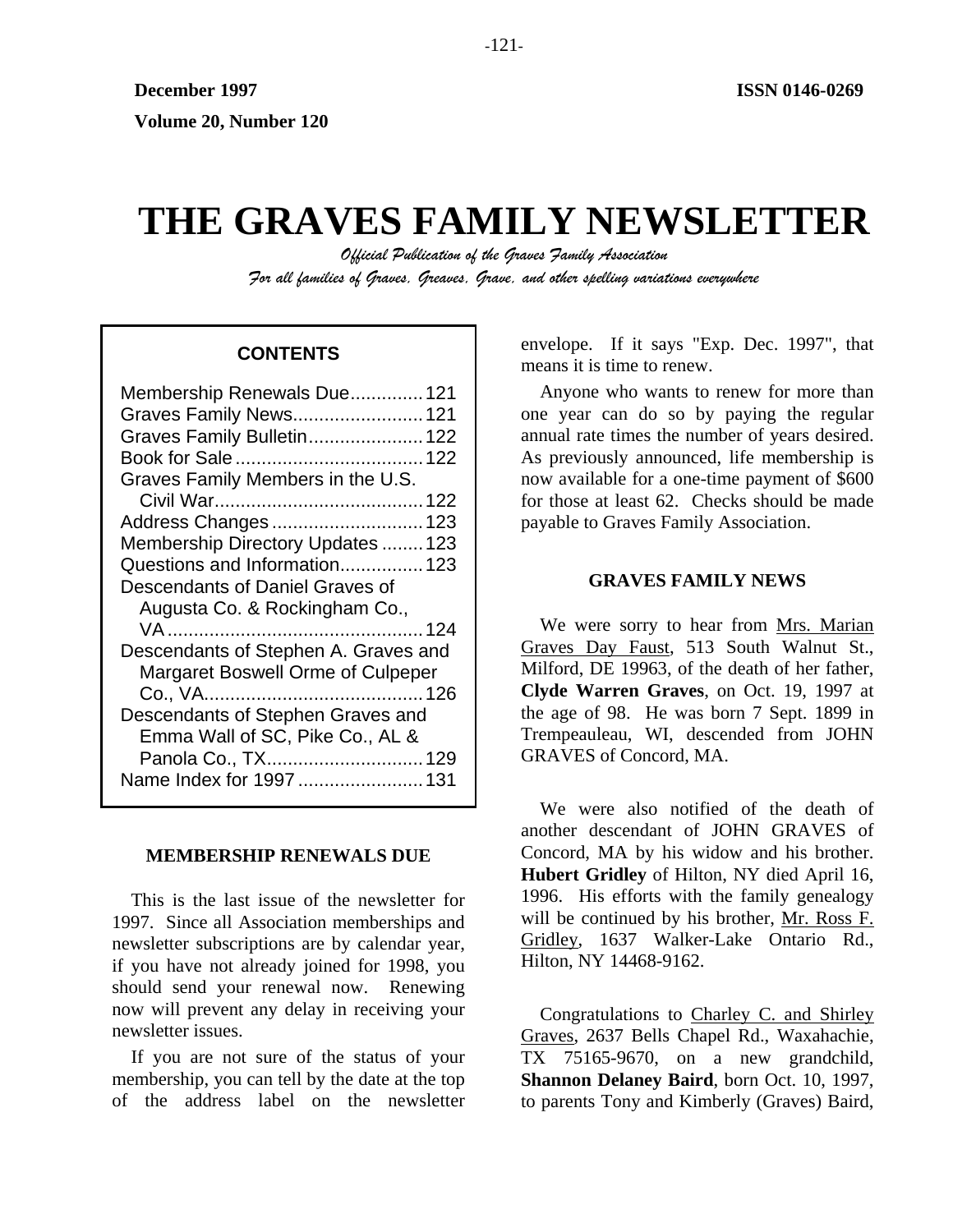descended from Capt. THOMAS GRAVES of VA.

# **GRAVES FAMILY BULLETIN**

This is a free online bulletin that is automatically sent to all Graves descendants for whom we have e-mail addresses. It includes announcements and various items of

| <b>Memberships:</b> |  |
|---------------------|--|
|---------------------|--|

| Regular (U.S. & Canada)                         | \$20/year |  |
|-------------------------------------------------|-----------|--|
| Other countries (air mail)                      | \$30/year |  |
| Sustaining (U.S. & Canada)                      | \$40/year |  |
| Other countries (air mail)                      | \$50/year |  |
| Life (U.S./Canada, 62 and older) \$600 one time |           |  |
| Foreign memberships must be paid by money       |           |  |
| order in U.S. dollars. All back issues (1976-   |           |  |
| present) are available at current price.        |           |  |

**Newsletter only available to individuals as part of Graves Family Association membership. No charge for queries.** 

**Published by:** 

**THE GRAVES FAMILY ASSOCIATION 261 South St., Wrentham, MA 02093 Internet Home Page: http://www.andrews.edu/~calkins/gravesfa.html** 

**Newsletter Editor: Kenneth Vance Graves 261 South St., Wrentham, MA 02093 (508)384-8084 Internet: kgraves239@aol.com** 

**Treasurer: Elaine Tobias, Overland Park, KS Director, On-line Computer Help: H. W. ("Bud") Graves, Veradale, WA Internet: dfrh81a@prodigy.com Director, Internet Home Page: Keith G. Calkins, Berrien Springs, MI Internet: calkins@andrews.edu Research Coordinators J. S. Graff Family: Karen Avery Miller, 8508 Town House Row, Dallas, TX 75225 Internet: 76514.3660@compuserve.com Graves of Cambridgeshire, England: Nedra Dickman Brill, CG, 2410 NE 58th Ave., Portland, OR 97213-4002 Internet: brillnd@pacifier.com** 

**© Graves Family Association, 1997**

interest to Graves family members. There is no requirement that a person belong to the Graves Family Association to receive this. The only requirement is that we know your current e-mail address. If you did not receive the most recent issues dated November 2 and November 30 and would like to, send your request to kgraves239@aol.com. If you do not have e-mail or do not have a computer, your local library may be able to give you access to the Internet or e-mail, and you can get a free e-mail account with Juno and other services.

Even if you don't want to receive the Bulletin, let us know your e-mail address.

# **BOOK FOR SALE**

Mrs. Michelle A. Carlson, 1002 Dunlap St., Paris, TN 38242 (gmcarlson2@juno.com), accidentally bought from Higginson Book Co. a reprint of the 1896 book by John Card Graves, *Genealogy of the Family of Thomas Graves of Hatfield, Mass*. Since her line is from John Graves of Concord, MA, she has no need for this and would like to sell it. She paid \$62 for it, and it is still in the shipping box.

It should be noted that all information from this book plus another 90% additional descendants was included in the 1985 book by Kenneth Vance Graves, all for only \$46 postpaid.

# **GRAVES FAMILY MEMBERS IN THE U.S. CIVIL WAR**

Mr. Michael A. Graves, 1719 West Genesee St., Baldwinsville, NY 13027-9666 (gravesmike@worldnet.att.net), is compiling a list and information about all Graves family members who served in the Civil War. He has identified about 30 so far. He would appreciate all information on this subject that anyone can send him. The list will probably be published in the newsletter when complete.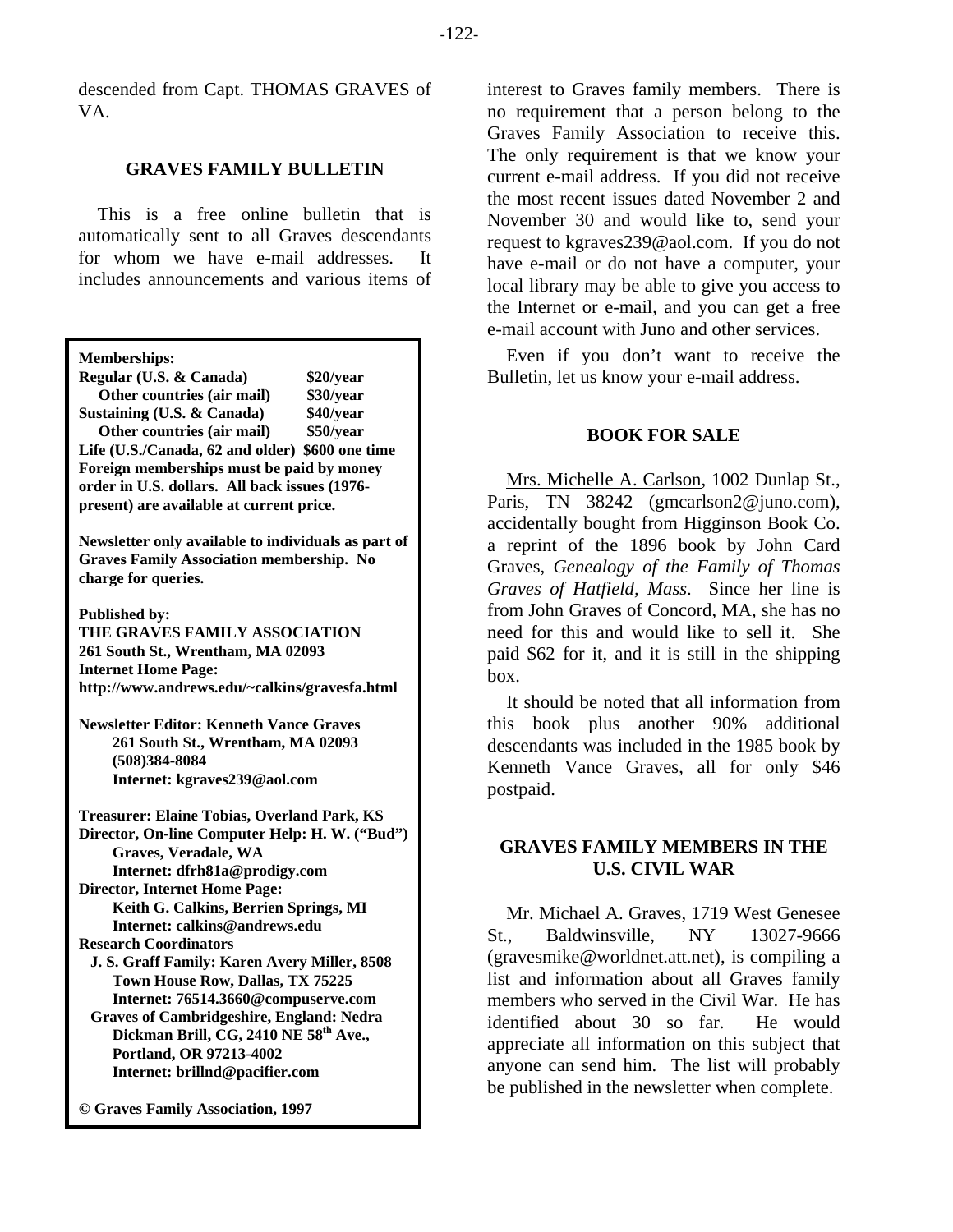#### **ADDRESS CHANGES**

Mrs. Meta Dorer of Commerce Township, MI, descended from Capt. THOMAS GRAVES of VA, has moved to 1970 Bridge Pointe Dr., Commerce Township, MI 48382.

Rev. D. Alan Smith, descended from JOHN GRAVES of Concord, MA, has moved from Danielsville, GA to 65 Dunning Keep, Covington, GA 30016.

Mr. Hal Young, descended from Rear Adm. THOMAS GRAVES and Capt. THOMAS GRAVES of VA, has moved from Port Ludlow, WA to 5229 Sugar Pine Loop, Roseville, CA 95747.

Mr. B. Leon Graves, descended from JOHN GRAVES (JOHANN SEBASTIAN GRAFF), has moved from Sacramento, CA to P.O. Box 3, Maynardville, TN 37807-0003.

Dr. Adeline Z. Barber, descended from Capt. THOMAS GRAVES of VA, has moved from Baton Rouge, LA to 3106 Scarborough Dr., Wilmington, NC 28409-2570.

Ms. Christina K. Sullivan of Jacksonville, FL, descended from THOMAS GRAVES and Sarah Matilda Grider of KY, has moved to 12930 Silver Springs Dr. South, Jacksonville, FL 32246-6643.

# **MEMBERSHIP DIRECTORY UPDATES**

BROWN, Mr. Stephen 138 Joralemon Street, Brooklyn, NY 11201 Ancestry: Peter Graves of Surry Co., NC

CAMPBELL, Mrs. Janis Graves 370 Brightwaters Dr., Cocoa Beach, FL 32931 Ancestry: Thomas Graves of New Castle Co., DE

EMMONS, Mr. Harold L. 4203 Bayglen Court, Houston, TX 77068

Ancestry: Capt. Thomas Graves of VA, via  $John<sup>2</sup>$ , Thomas<sup>3</sup>, John<sup>4</sup>, John<sup>5</sup>, Thomas<sup>6</sup>, Elizabeth<sup>7</sup> m. Zachariah Simms

GRAVES, Mr. Richard c/o Andrea Osinchak, 3856 Pinewood Terr., Falls Church, VA 22041 Ancestry: Thomas Graves of NC & Maury Co., TN

GRAVES, Mr. Richard Dale 495 Rocky Brook Court, Casselberry, FL 32707 Ancestry: unknown

MARTIN, Mr. Melvin W. 3151 West Colony Dr., Greenfield, WI 53221-2161 Ancestry: Deacon George Graves of Hartford, CT

MOORE, Mrs. Dorretta Rt. 4, Box 305K, Blanchard, OK 73010-9407 Ancestry: Parents of Daniel William Graves and Mary Adeline Turnage of TN & OK

# **QUESTIONS AND INFORMATION**

# *GRAVES FAMILIES OF THE BRITISH ISLES*

Mrs. Rita Land, The Studio, Old Compton Lane, Farnham, Surrey GU9 8EH, England, is looking for the ancestry of her ancestor, JAMES GRAVES, of London, England. Her grandfather, James Benjamin Graves, stated in the census of 1901 that he was born at Camberwell, London, but she has not been able to find a record of a James Benjamin Graves or Greaves in the register of births and deaths from 1864 to 1878. There are plenty of James Graveses but none of the certificates show one with a father named James who was a butcher.

#### GENERATION 1

James Graves (1) was a butcher. He married ------. His name was obtained from the marriage certificate of his son.

# Children – Graves

+2. James Benjamin Graves, b. 1871, m. Clara Lucy Howard, 28 March 1898, d. 4 Nov. 1905.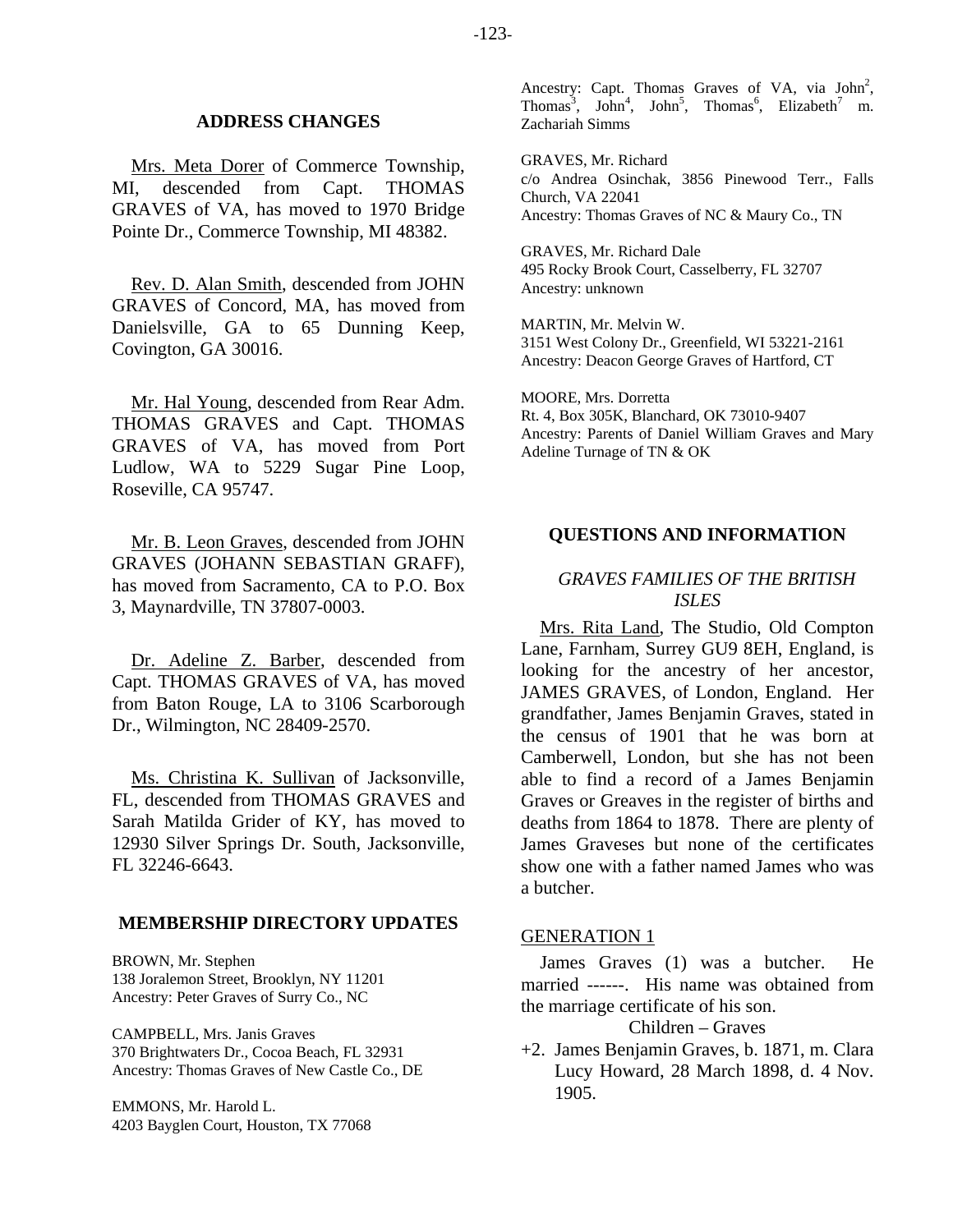# GENERATION 2

James Benjamin Graves (2) was born in 1871 in Camberwell, London, between 28 March and 4 Nov., (based on age at marriage and death), and died 4 Nov. 1905 at age 34 in Ealing, London, England. He married Clara Lucy Howard on 28 March 1898 at age 26. His occupation was given as compositor on his marriage certificate, and as printer on his death certificate.

Children - Graves

- +3. Rowland Howard Graves, b. 1899, m. ------, d. 1975.
- +4. Norman Reginald Graves, b. 8 Feb. 1901, m. Blanch Edith Elsie Dishart, 19 Nov. 1927, d. 7 Feb. 1969.
	- 5. son, died in infancy.

# *SOUTHERN GRAVES FAMILIES*

Mrs. Anne Hoffman Winn, 18276 Cameron Rd., Gordonsville, VA 22942-8000 (jadwinn @aol.com), is a descendant of Capt. THOMAS GRAVES of VA through her father's Estes line, and on her mother's side via Thomas Graves, born 1733, and Sarah Delaney. The line of descent through her mother is: (1) Thomas, (2) Francis, (3) Thomas, (4) John, (5) Thomas m. Sarah Delaney, (6) John m. Elizabeth Eddins, (7) Anne Graves, m(1) Robert Beazley, m(2) James P. Sims, (8) Elizabeth Jane Sims m. Pemberton Jarrell, (9) Eugene Sims Jarrell m. Martha Cornelia Shelton, (10) Mary Ophelia Jarrell m. Henry Edgar Moyers, (11) Birdine Moyers m. Herbert Angus Hoffman, (12) Anne Moyers Hoffman m. John William Winn.

However, what she is trying to learn more about is the line of a DANIEL GRAVES who lived in Rockingham Co., VA with his family in 1830. This is an ancestor of her son's fiancee. A partial genealogy is below. What is his ancestry?

Daniel Graves is also the ancestor of Mrs. Ruth Lemon, 3730 Knollridge Rd., Apt. 501, Salem, VA 24153-8802, who has contributed some additional information.

# DESCENDANTS OF DANIEL GRAVES AND ELIZABETH SHEETS OF AUGUSTA, ROCKINGHAM & MONTGOMERY COUNTIES, VA

# GENERATION 1

Daniel Graves (1) was born about 1802- 1804 in VA. He married Elizabeth Sheets. She was born about 1830, possibly in Rockingham Co., VA.

Daniel is thought to be from Graves Mill, Madison Co., VA. However, no record has been found in Madison Co. for a Daniel Graves. The 1810 census of Rockingham Co., VA lists a Daniel Graves with 3 males and 1 female under 10, 1 male and 2 females 10-16, 1 male 45 and up (probably Daniel), and 1 female 26-45. This would have been Daniel's parents if it is his family.

Daniel was in the 1850 census for Montgomery Co., VA. No wife was listed in that census, so she had probably died by then. Roanoke Co., where the family lived in later years is next to Montgomery Co., and is on the main migration route from Madison and Rockingham counties, VA. Roanoke Co. was formed in 1882 from Botecourt and Montgomery counties. Mrs. Ruth Lemon has heard that Daniel Graves was from Augusta Co., VA.

# Children – Graves

- +2. William J. Graves, b.c. 1829, m. Eliza Jane Harless.
	- 3. Elizabeth Graves, b.c. 1834.
	- 4. George Graves, b.c. 1835.
	- 5. Joseph Graves, b.c. 1837.

#### GENERATION 2

William J. Graves (2) was born about 1829 in VA. He married Eliza Jane (or Jane) Harless. In the 1850 census, Elizabeth and Jane Harless were living with James McCoy. Jane Harless received land from Allen Harless, Sr. in 1871 (Book S, p. 333, May 23, 1871).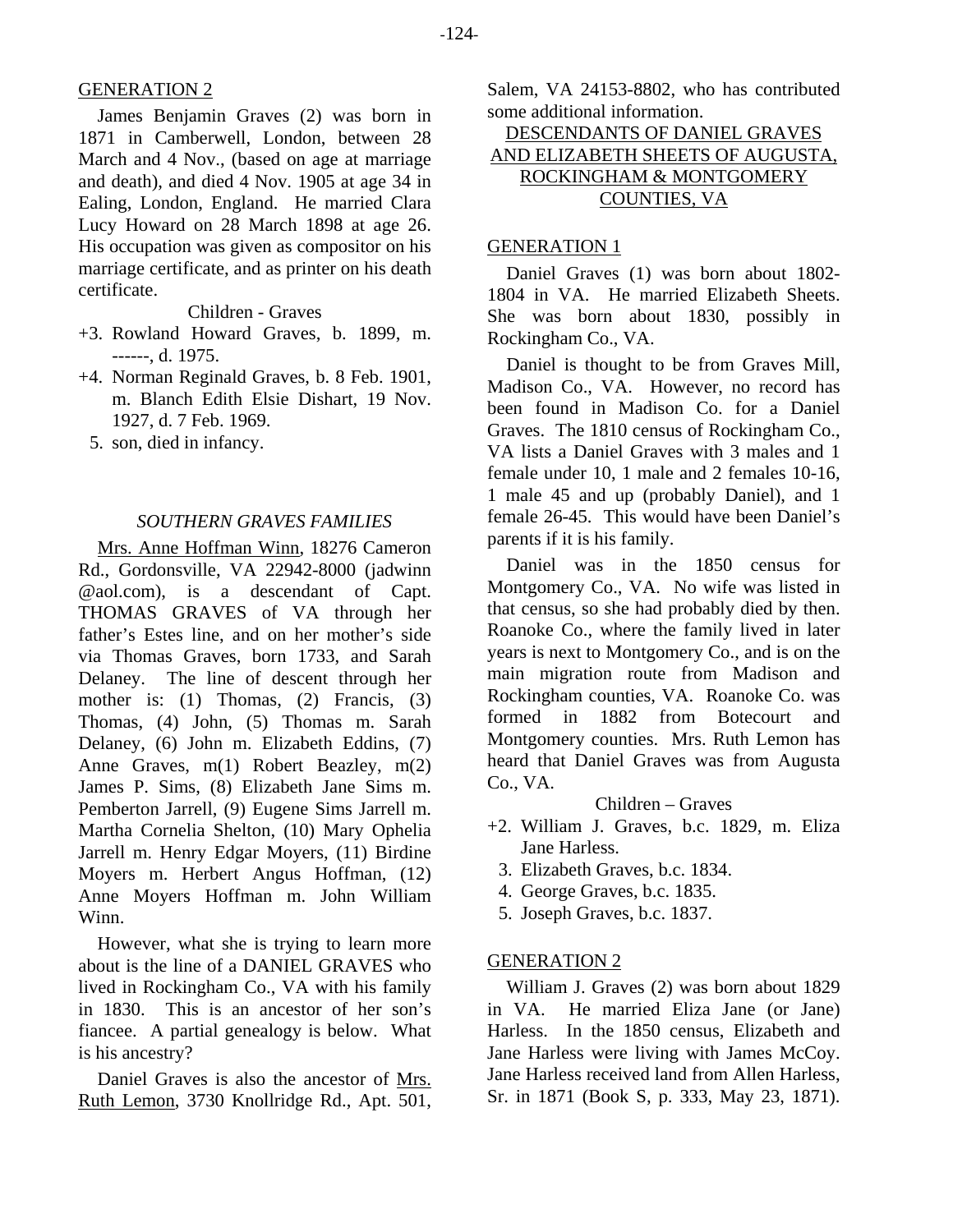This was the land passed to James Allen Graves.

Children – Graves

- +6. James Allen Graves, b. 14 Nov. 1855, m. Emma E. Fagg, c. 1887, d. 15 March 1947.
	- 7. Mary Jane Graves, b. May 1863. Mary Jane lived with her family in Roanoke, Roanoke Co., VA in later years.

# GENERATION 3

James Allen Graves (6) was born 14 Nov. 1855 and died 15 March 1947, both in Montgomery Co., VA. He married Emma E. Fagg, daughter of John A. Fagg, about 1887 in Danberry River, NC (or in Montgomery Co., VA). She was born 28 Aug. 1865 and died 16 Nov. 1930.

According to Mrs. Lemon there was not a child named Nina Lou, but there was one named Leona Jannie, b. 16 May 1901 (?), who married Jim Padgett. She also gives Salona and Georgia as 2 different children, listing Georgia as b. 25 Sept. ----, m. Frank Adams.

Children – Graves

- 8. Minnie (or Janie) Lee Graves, b. 1 June 1888, m. ------ Atkins.
- 9. Georgia Salona ("Daisy") Graves, b. 28 Dec. 1890, m. Jim Woods.
- +10. Harmon Eugene Graves, b. 23 Sept. 1892, m. Anna Marie Mustard, 22 April 1914, d. 4 April 1979.
- +11. Hattie Ruth Graves, b. 20 Oct. 1894, m(1) Robert Price, 12 Dec. 1915, m(2) John Crews, d. 20 June 1981.
	- 12. Carrie Belle Graves, b. 2 May 1897.
	- 13. Tamara Genora (or Genova Tamar) Graves, b. 31 July 1899, m. Luther Albert.
	- 14. Nina Lou Graves, b.c. 1905.
	- 15. Clifton Graves, b. 7 Oct. 1908 (VA), never married, d. 24 Jan. 1965.

It seems very possible that Daniel Graves was a brother of a David Graves. They were born about the same time, lived in the same area, and a son of each of them married a Harless. The brief summary below is from information from Mrs. Ann W. Hepler, 1205D Valleyview Dr., Pearisburg, VA 24134.

# DESCENDANTS OF DAVID GRAVES AND PATSEY ------ OF VA

#### GENERATION 1

David Graves (1) married Patsey ------. They lived in VA.

Children – Graves

+2. George William Graves, b.c. 1825, m. Mahulda Catherine Harless, 24 Aug. 1865, d. 14 Jan. 1909.

#### GENERATION 2

George William Graves (2) was born about 1825, and died 14 Jan. 1909 in Montgomery Co., VA. He married Mahulda Catherine Harless, daughter of Henry Harless and Charity ------, on 24 Aug. 1865. She was born 8 Feb. 1846.

Children – Graves

+3. Joseph Willard Graves, b. 22 June 1870, m. Lilly Frances Caldwell, 14 May 1893.

# GENERATION 3

Joseph Willard Graves (3) was born 22 June 1870, and died in Montgomery Co., VA. He married Lilly Frances Caldwell on 14 May 1893. She was born in Giles Co., VA.

Children – Graves

+4. Charles Lee Graves, b. 25 Dec. 1904, m. Elsie Lora Moore, 24 Aug. 1925.

Mrs. Annette Graves Waymack, 9 Spike Cove, Pine Bluff, AR 71603-8148., and Ms. Louise Mitchell, Rt. 1, Box 210, Kingsland, AR 71652 are both looking for the ancestry of STEPHEN A. GRAVES in the following genealogy.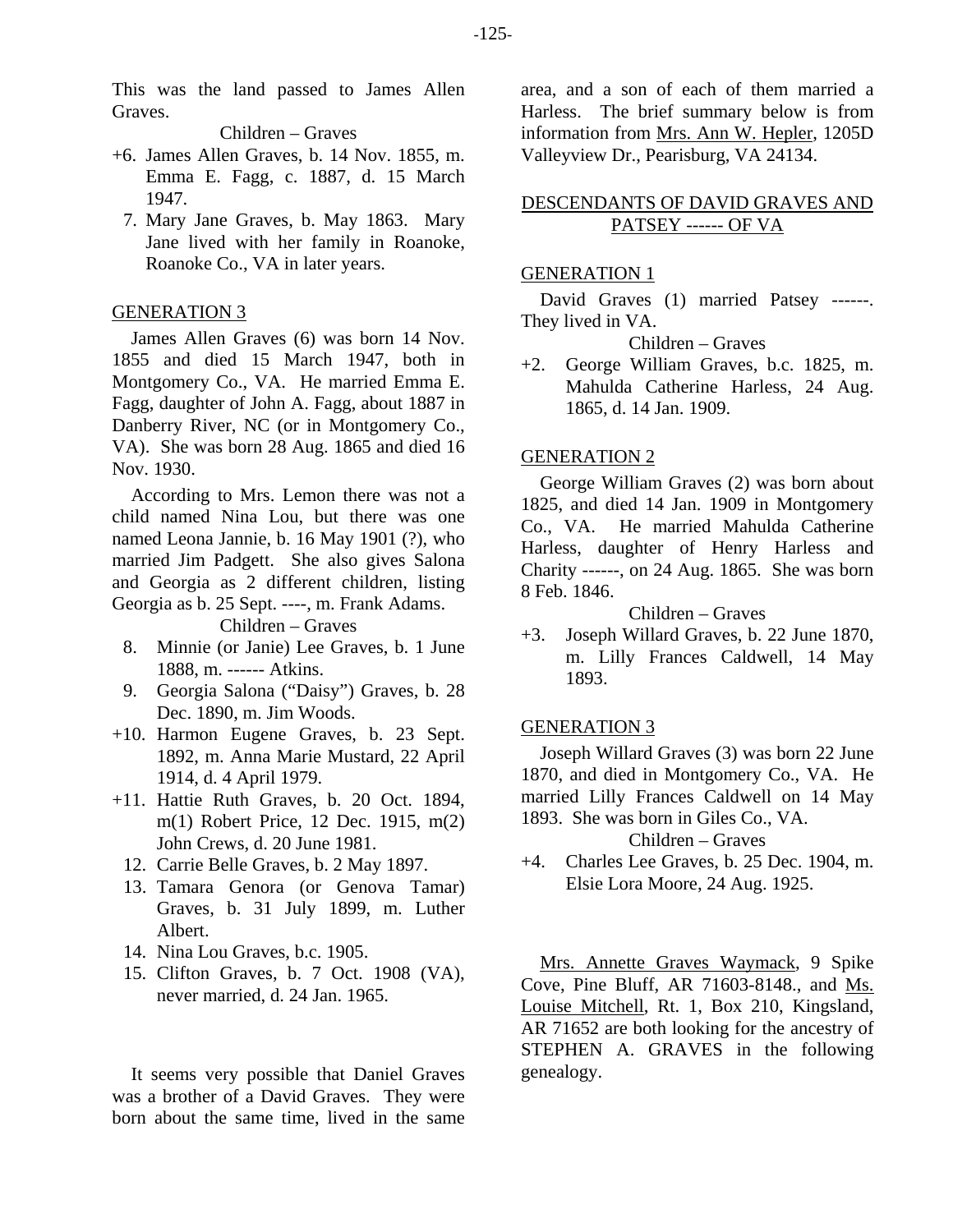# DESCENDANTS OF STEPHEN A. GRAVES AND MARGARET BOSWELL ORME OF CULPEPER CO., VA

# GENERATION 1

Stephen A. Graves (1) was born 6 March 1799 in Culpeper Co., VA, and died 23 Aug. 1862. He married Margaret (or Margrett) Boswell Orm (or Orme). She was born 28 Aug. 1803 in VA, and died 23 May (or July) 1870 in Bradley, Lafayette Co., AR. They were both buried in Graves Cem., Cleveland, Conway Co., AR.

Family legend says that Stephen had a brother John who also moved to AR. According to *The Goodspeed Biographical & Historical Memoirs of Southern Arkansas*, Stephen and his family lived in 17 states before settling in Arkansas in about 1848 in what is now Cleveland Co.

Stephen is almost certainly descended from Capt. Thomas Graves of VA, probably via Francis<sup>2</sup>, Thomas<sup>3</sup>, John<sup>4</sup>. John<sup>4</sup> was born 10 Dec. 1712 in that part of Essex Co., VA that later became Spotsylvania Co. He married Susannah Dicken. His sons included John<sup>5</sup>, b. 1737, m. Ann Rice, and Isaac<sup>5</sup> Graves, b. 1741,  $m(2)$  Elizabeth Cowherd. John<sup>5</sup> had a son Stephen<sup>6</sup>, b. 1781, m. Elizabeth Eve, who is obviously not the Stephen of this genealogy. Isaac<sup>5</sup> did not have a son named Stephen, but he (like his brother John) did have a son Claiborne (b. 1776) and a couple of other sons who could have been the father of Stephen. Because of where they lived and name similarities, this is the part of the family where a connection is expected to be found.

Their first 3 children were born in Culpeper Co., VA, and were buried in Graves Cem., Cleveland, Conway Co., AR.

Children - Graves

- $+2$ . Beverly W. Graves, b. 22 July 1827, m(1) Susan Morgan, m(2) Celia C. Rodgers, d. 18 June 1888.
	- 3. Claiborn I. (or H.) Graves, b. 6 Jan. (or 28 Aug.) 1829, m. Sarah Merrill, d. 6 Jan. 1886.
- 4. Boswell Franklin ("Frank") Graves, b. 29 Dec. 1831, m. Sabrey (or Sarah) Hall, 14 Jan. 1869, d. 10 April 1900.
- +5. Farley Athelston Graves, b. 14 June 1834, m. Martha ------.
- +6. John William Graves, b. 22 Jan. 1837, m. Louisa Merrill, d. 18 Oct. 1888.
- +7. Susan Rebecca Graves, b. 21 Sept. 1840, m(1) William H. G. Carson, 15 Oct. 1860, m(2) Samuel Morgan, d. 18 Aug. 1926.
- +8. Calvin Cooper Graves, b. 24 May 1844, m. Marie S. Merrill, 4 Dec. 1867, d. 15 Nov. 1913.

# GENERATION 2

Beverly W. Graves (2) was born 22 July 1827 in Culpeper Co., VA, and died 18 June 1888 in Bradley Co., AR. He was a saddler. He first married Susan Morgan. She was born in 1833 in SC, and died 28 April 1863 in Bradley Co., AR. He secondly married Celia C. Rodgers (or Cecelia C. Ragins). She was born 5 April 1838 and died 24 Aug. 1916. Beverly and both wives were buried in Graves Cem., Cleveland, AR. All his children were born in AR, at least the first 2 in Bradley Co.

- Children Graves, by Susan Morgan
- 9. Margaret Ann Graves, b. 7 March 1853, d. 24 July 1867 (Bradley Co., AR).
- +10. Stephen Andrew Graves, b. 22 Aug. 1855, m. Louella McKinney, d. 29 June 1927.

Children – Graves, by Cecelia C. Ragins

- 11. Mary F. Graves, b.c. 1863-4.
- +12. Sarah J. F. Graves, b. Aug. 1867, m. Zollie Marks.
	- 13. Amanda F. Graves, b.c. 1874, m. ------ Breckwith.

Farley Athelston Graves (5) was born 14 June 1834 in VA. He married Martha ------. She was born about 1835 in AL.

Children – Graves

14. Rebecca Graves, b.c. 1859.

John William Graves (6) was born 22 Jan. 1837 in Culpeper Co., VA, and died 18 Oct.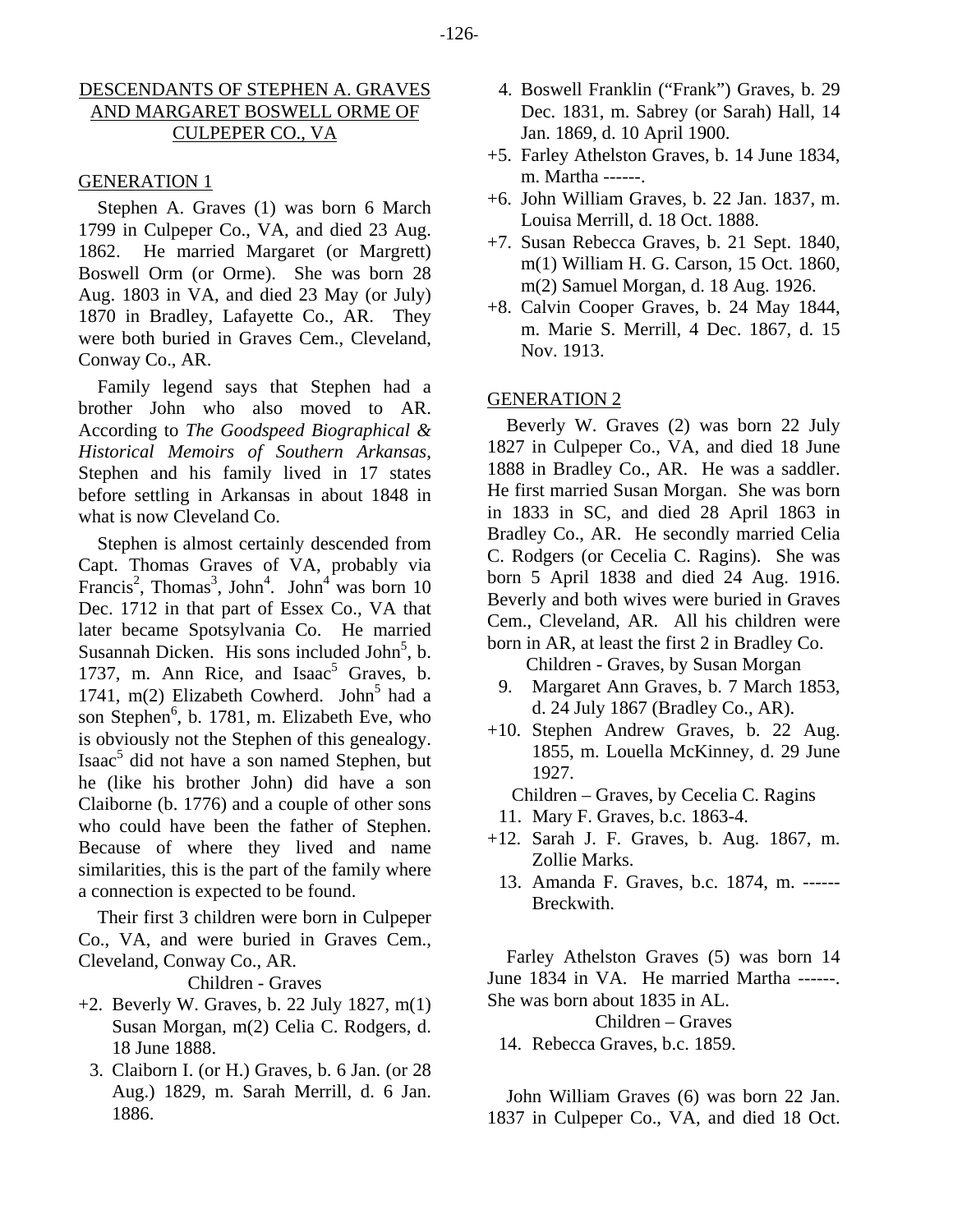1888. He married Louisa Merrill. She was born 18 Sept. 1846 in GA, and died 14 Oct. 1916. They were both buried in Graves Cem., Cleveland Co., AR. All their children were born in AR.

Children – Graves

- +15. Zachariah Graves, b. 18 Dec. 1869, m. Mary Alice Owens, d. 13 Oct. 1899.
	- 16. Belle Graves, b. 8 Dec. 1871, m. Frank Hopson, d. 22 Feb. 1923. Bur. Graves Cem., Cleveland Co., AR. No children.
- +17. Beverly Graves, b. 18 Dec. 1874, m(1) Bessie Mitchell, 22 July 1895, m(2) Versie Rogers, 24 Nov. 1919, d. 11 Sept. 1945.
	- 18. William F. Graves, b. 20 Nov. 1881, d. 21 Sept. 1888. Bur. Graves Cem., Cleveland Co., AR.

Susan Rebecca Graves (7) was born 21 Sept. 1840 in WV, died 18 Aug. 1926 in Cleveland Co., AR, and was buried in the Hebron Cem. She was living with the Mitchells, her daughter's family, when she died. She first married William H. G. Carson, son of William Carson and Mary Ann ------, on 15 Oct. 1860 in Bradley Co., AR. He served in the Civil War in  $2<sup>nd</sup>$  Ark. Calvary, and never returned from the war. He was born 31 Dec. 1830 in AL, and died in a POW Camp in Pulaski Co., AR. Both their children were born in Bradley Co., AR, and were married in Cleveland Co., AR. She secondly married Samuel Morgan. There were no children by this second marriage. "Aunt Susan" was given the Graves Bible, since she was the only daughter.

# Children - Carson

- +19. Mary Carson, b. 22 March 1862, m. Augustus W. West, 17 Jan. 1881, d. 10 May 1945.
- +20. William Sarah French Carson, b. 4 April 1864, m(1) David Rouse, m(2) Robert Bruce Mitchell, 3 April 1890, d. 15 March 1930.

Calvin Cooper Graves (8), called "Uncle Doc", "Dock" or C. C., was born 24 May 1844 in Lamar Co., TX, and died 15 Nov. 1915. He married Marie or Mary ("Mellie"?) S. Merrill. She was born 5 April 1848 in GA, and died 4 Nov. 1899. They were both buried in Graves Cem., Cleveland, AR. They only had one child.

A family summary, with information believed to have been provided by him, published by Goodspeed's before 1890, follows.

"Calvin C. Graves, dealer in groceries, provisions, etc., Kingsland, Ark.. Among the many enterprises necessary to complete the commercial resources of a town or city, none is of more importance than that of grocer, as being one of the main factors in furnishing our food supply. Prominent in the establishment of this business is the establishment of Mr. Calvin C. Graves, which was established in February 1886 and now has a stock at \$600 and the annual sales of about \$6000. Mr. Graves was born in Lamar County, Texas in 1844 and was the son of Stephen and Margaret Orm Graves, natives of Virginia. The father was born in Virginia in 1799 and lived in 17 different states before coming to what is now Cleveland County in 1848. He died in 1862 and his wife in 1870. He farmed here but was a tanner by trade. He was of Irish ancestry."

# Children - Graves

 21. infant son, b. and d. 27 Feb. 1884 (or 1874?). Bur. Graves Cem., Cleveland, AR.

# GENERATION 3

Stephen Andrew Graves (10) was born 22 Aug. 1855 in Bradley Co., AR, and died 29 June 1927. He married Luella McKinney. She was born 3 Jan. 1865 and died 21 Feb. 1937. They were both buried in Graves Cem., Cleveland Co., AR. The family was in the 1880 census for Redland Twp., Dorsey Co., AR.

# Children – Graves

 22. Charlie Graves, b. 12 June 1890, d. 7 July 1894. Bur. Graves Cem., Cleveland Co., AR.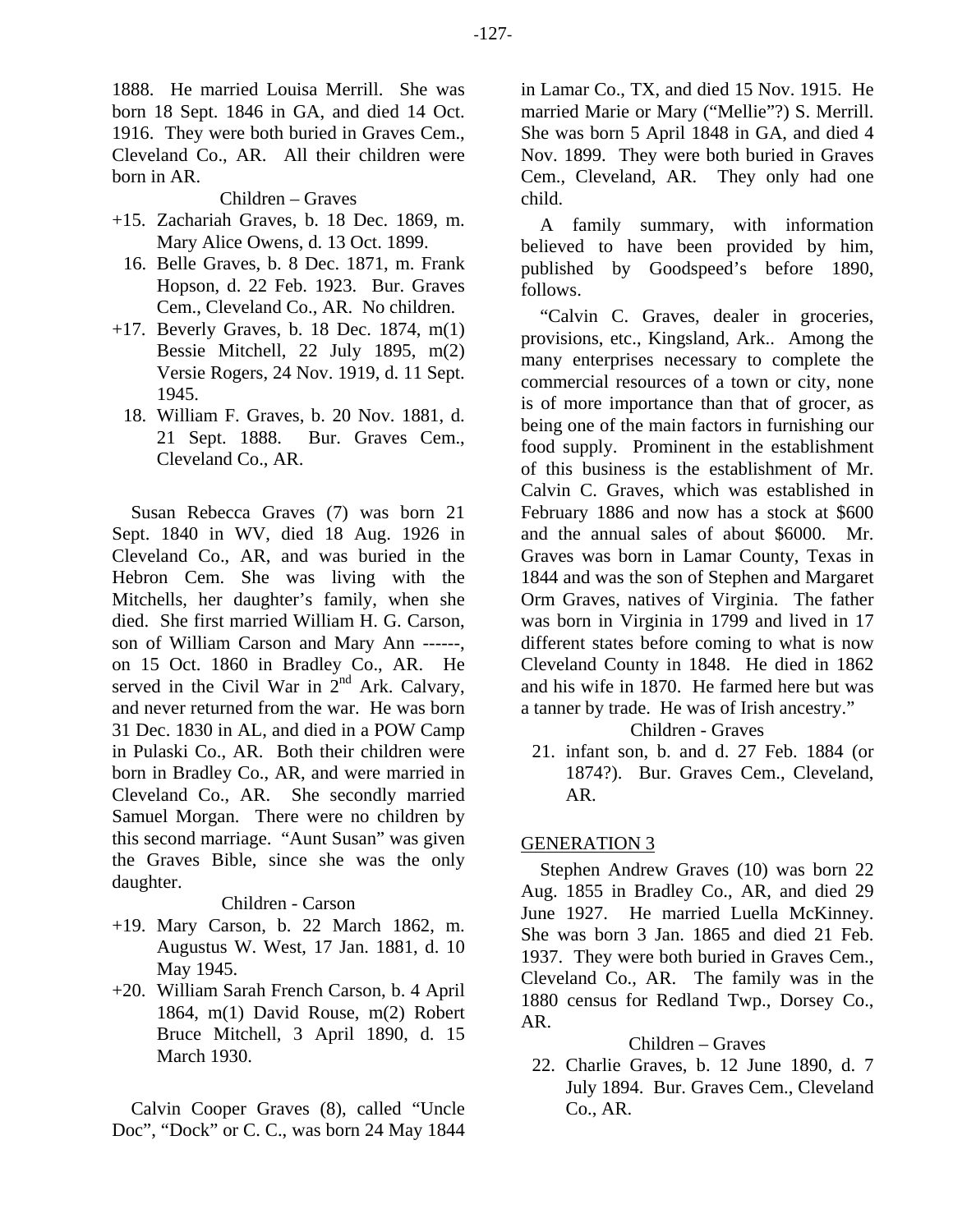Sarah J. F. Graves (12) was born in Aug. 1867 in AR. She married Zollie Marks, son of Jim Nick Marks. He was born in July 1866 in AR, died 21 Oct. 1922 in Gould, AR, and was buried in Marks Cem., Cleveland Co., AR. Sources of information: 1870 census, Redland Twp., Bradley Co., AR; 1880 census, Redland Twp., Dorsey Co., AR, #139; 1900 census, Kingsland Twp., Cleveland Co., AR, #172- 173; and *Marks-Barnett & Their Kin*. (R-2)

Children – Marks

+23. Beverly D. Marks, b. 24 May 1887, m. Virgie Attwood, 24 Dec. 1909.

Zachariah Graves (15) was born 18 Dec. 1869 in AR, and died 13 Oct. 1899 in Laressa (?), TX. All their children were born in TX.

Children – Graves

- 24. Lelia Graves
- 25. Mitchell Graves
- 26. Miller (or Milley?) Graves

Beverly (or Beverley) Graves (17) was born 18 Dec. 1874 in AR, and died 11 Sept. 1945 in AR. He first married Bessie Mitchell, daughter of James Morgan Mitchell and Laura Sturgis, on 22 July 1895 in Cleveland Co., AR. She was born 9 Feb. 1879 in AR, and died 26 June 1916. He married second Versie Rogers on 24 Nov. 1919 in Cleveland Co., AR. She was born 3 Dec. 1881 and died 23 Oct. 1927. Beverly and both his wives were buried in Graves Cem., Cleveland Co., AR. Sources of information: 1900 census, Kingsland Twp., Cleveland Co., AR, D-66; 1910 census, Kingsland Twp., Cleveland Co., AR, p. 4A; Cleveland Co., AR marriage records; Graves Cemetery.

Children – Graves, by Bessie Mitchell

- 27. Mary Jewell Graves, b. Jan. 1898 (TX), m. Wallace Edward Mitchell, 16 Dec. 1913 (Cleveland Co., AR).
- 28. Willie Bell Graves, b. Sept. 1899 (TX), m. Ed O'Bryan.
- 29. Zachariah Graves, b.c. 1902 (AR), m. Lucy ------.
- +30. Carl Graves, b.c. 1904, m. Muriel Watts, 4 June 1927.
	- 31. Minor Graves, b.c. 1904 (AR), m. Alene ------.
	- 32. Floyd Lavelle Graves, b.c. 1908 (AR), m. Louise King.
- +33. John Stevens Graves, b.c. 1909, m. Dora A. Hewett, 20 Oct. 1928, d. 1939.
	- 34. Woodrow Beverley Graves, m. Jeraline Sipes, 16 Dec. 1939 (Cleveland Co., AR), d. 1997 or late 1996.
	- 35. Laura Ruby Graves, married twice. Children – Graves, by Versie Rogers
- 36. John Wesley Graves
- 37. infant, b. and d. 27 Feb. 1922. Bur. Graves Cem., Cleveland Co., AR.

Mary ("Molly" or "Mollie") Carson (19) was born 8 Aug. 1862 in Bradley Co., AR, and died 10 May 1942. She married Augustus W. West on 17 Jan. 1881 in Dorsey Co. or Cleveland Co., AR. He was born 18 June 1859 in AR, and died 21 May 1943. They were both buried in the West Cem., off the Crossroad's road (is this same as Cross Roads Cem.?), Cleveland Co., AR. He was a farmer. All their children were born in AR.

#### Children - West

- +38. Homer Newton West, b. 8 Aug. 1882, m. Martha Annie Files, 17 March 1903, d. 18 June 1945.
	- 39. Edward W. West, b. Dec. 1887, m. Jennie ------, d. possibly 1943.
	- 40. Eura B. West, b. 24 Sept. 1891, m. Carl Cable, d. 10 June 1934. Bur. Cross Roads Cem., Cleveland Co., AR.

William Sarah ("Sally" or "Sallie") French Carson (20) was born 4 April 1864 in Bradley Co., AR, and died 15 March 1930 in Cleveland Co., AR. She first married David Rouse. There were no children by this marriage. She married second Robert Bruce ("Bob") Mitchell on 3 April 1890 in Cleveland Co., AR. He was born 4 April 1866 in MS or TX, and died 11 March 1930 in Cleveland Co., AR. They were both buried in Hebron Cem., Cleveland Co., AR. They lived in Hebron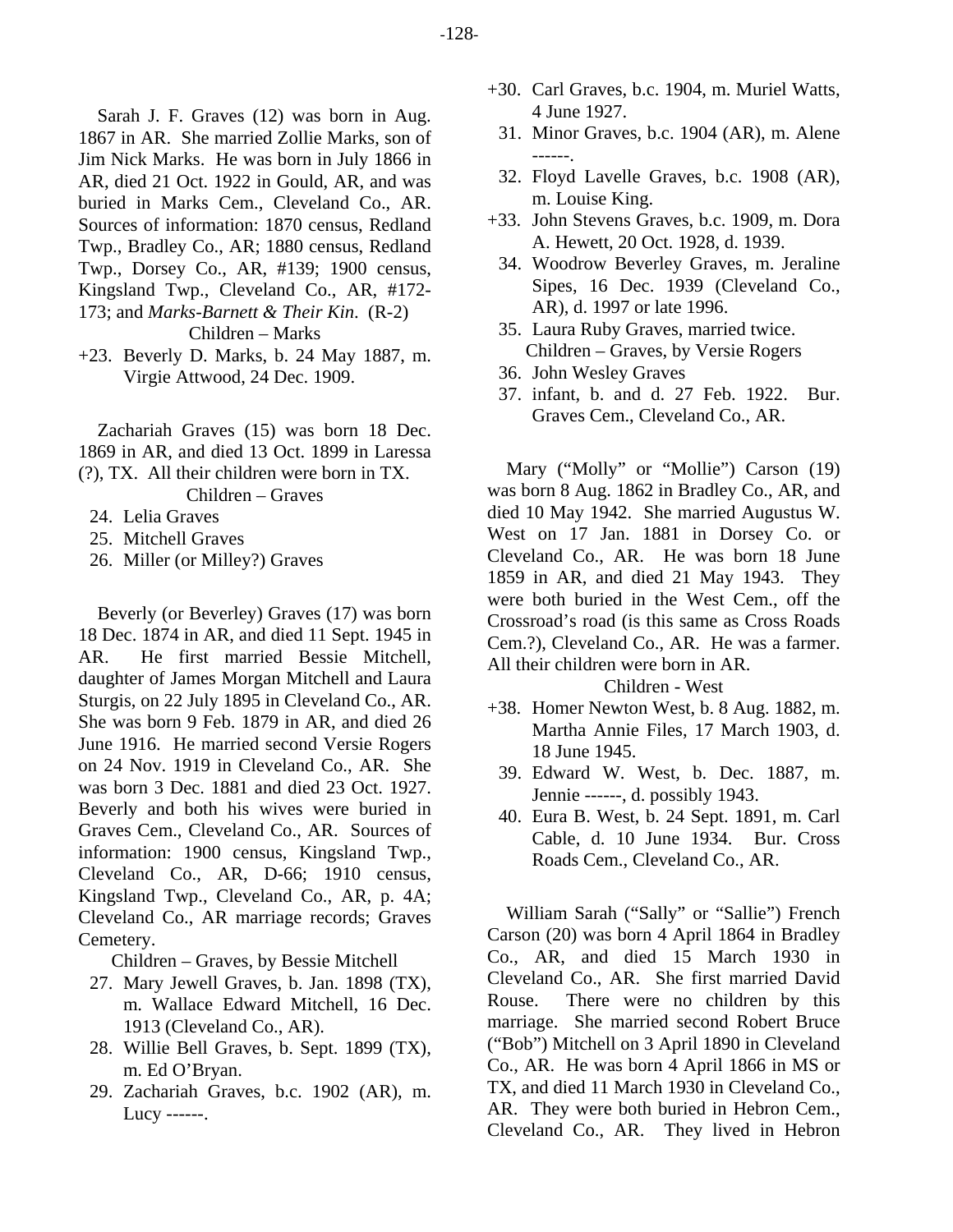Community, near Kingsland, AR. All their children were born and married in Cleveland Co., AR.

# Children - Mitchell

- 41. William Thomas Mitchell, b. 17 March 1891, d. 17 Sept. 1899 (Cleveland Co., AR).
- +42. Ida Belle Mitchell, b. 11 Feb. 1892, m. William Lewis Parnell, 2 Dec. 1916, d. 26 May 1964.
- +43. Walter Bishop Mitchell, b. 28 July 1894, m. Maud Ella Hall, 22 Oct. 1891, d. 19 Jan. 1895.
- +44. Flossie Neal Mitchell, b. 1 June 1896, m. Amos Jones Mitchell, 6 June 1934, d. 7 Aug. 1973.

Ms. Jill Jones Jacobs, 7833 Windy Hill Lane, Burleson, TX 76028 (mmartinis@aol.com), is looking for the ancestry of STEPHEN GRAVES who was born about 1820 in SC and married Emma or Charlotte Wall. The first 3 generations of her information are below.

(ED. NOTE: There are 2 possibilities presently suggested for the ancestry of Stephen Graves. One is that Stephen is related to Hardy Graves, John Graves, Archibald Graves and others of Pike Co., AL., discussed on pp. 38, 40, 41, 1994 GFNL.

A second possibility is that he was a grandson of Stephen Graves, born 1763 in Deerfield, MA, descended from Thomas Graves of Hartford, CT. This Stephen Graves served in the Rev. War, was captured by the British and was released in Charleston, SC. He never returned to MA. He had one grandson named Stephen Graves who married Harriet King, possibly the same King family from which John King Graves' middle name in the genealogy was derived. Also, maybe the story that Stephen was from England was because he was from New England.)

# DESCENDANTS OF STEPHEN GRAVES AND EMMA WALL OF SC, PIKE CO., AL & PANOLA CO., TX

# GENERATION 1

Stephen Graves (1) was born about 1820 in SC. He married Emma (or Charlotte) Wall in 1847 in Pike Co., AL. She was born in GA and died in AL. After the death of his wife, Stephen moved to TX and lived in Buncombe, Panola Co., TX. He married a woman named Emily who is buried in a cemetery on the farm of Ermon Graves. Stephen left Panola Co. after the death of Emily and was buried on Pea River. There is also a story that Stephen Graves was from England, emigrated to the U.S., and settled in Montgomery, AL, but that does not appear to be correct.

# Children - Graves

- +2. John King Graves, b. 24 Dec. 1854, m. Dora Clara Bailey, 11 Dec. 1878, d. 16 Jan. 1946.
	- 3. Doshia Graves, m. Henry Williams.

# GENERATION 2

John King Graves (2) was born 24 Dec. 1854 in AL, and died 16 Jan. 1946 in Panola Co., TX. He married Dora Clara Bailey, daughter of Green Berry W. Bailey and Clarissa Harlow Kyser, on 11 Dec. 1878 in Clayton, TX. She was born in July 1856 in Coffee Co., AL, in the New Hope Community near the Pea River where her father had a farm, and died 28 April 1925 in Panola Co., TX. They were both buried in Gary Cem., Panola Co., TX. Dora moved to Panola Co., TX in Dec. 1871 with her mother, at the age of 15, and settled on a farm in the Buncombe Community where Herbert Koonce lives today. John and Dora lived in a little log cabin across the road from where L. D. Ritter lives today. They began to farm with a mule they got from Dora's brother, Charlie B. Bailey. They moved to Gary, TX in 1909.

Children - Graves

+4. Charles Washington Graves, b. 21 Feb. 1881, m(1) Nettie Havena Latham, 30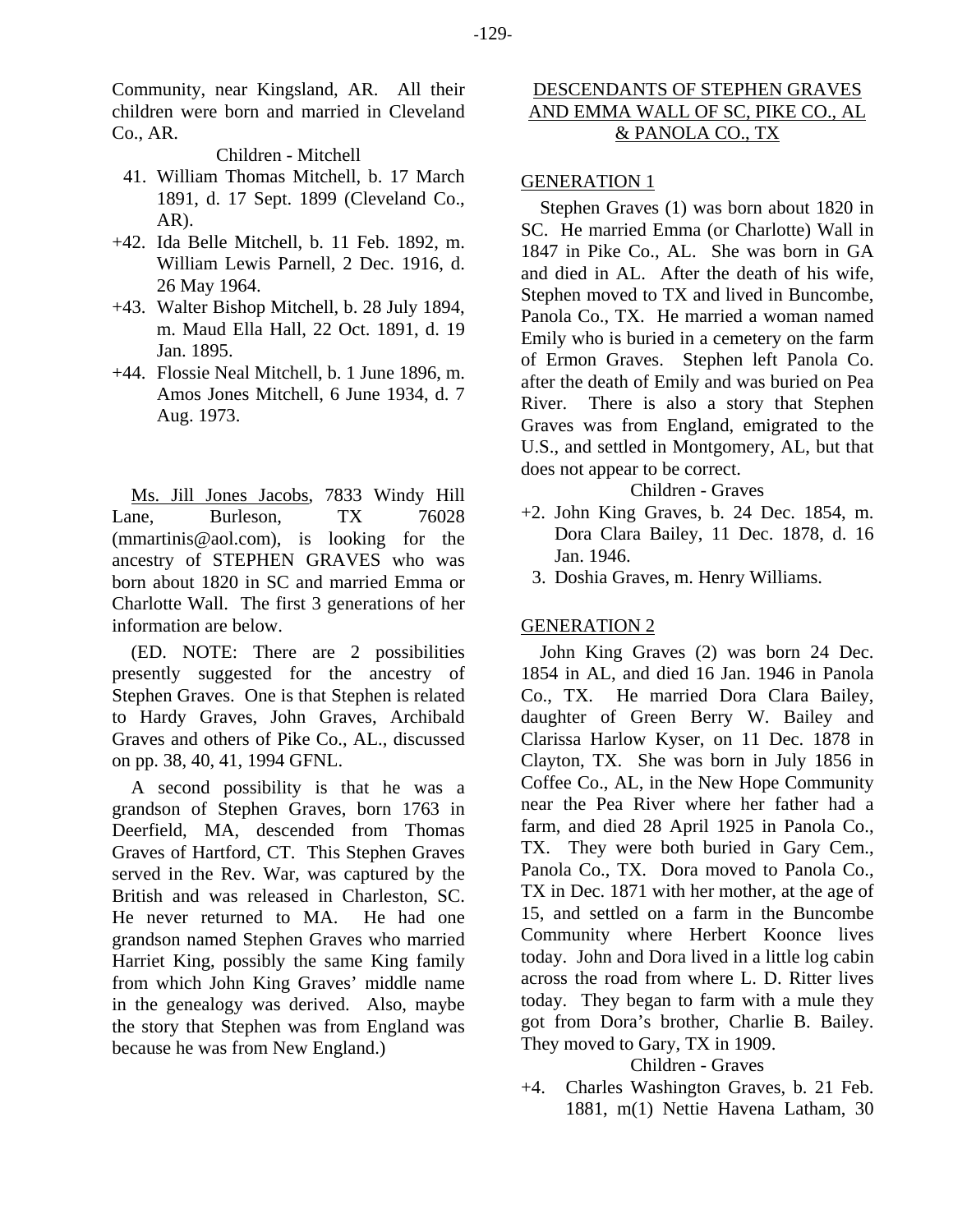Nov. 1899, m(2) Mary Ann Elizabeth Nutt, d. 17 July 1931.

- +5. Sampson Graves, m. Nettie Hayes.
- +6. Ebbie Graves, m. Homer Latham.
- +7. Bryant Whitfield Graves, m. Omie Heaton.
- +8. Pious Pinkney Graves, m(1) Ola Pinson, m(2) Vivian Heaton, d. 17 Oct. 1974.
	- 9. Gracie Graves
	- 10. Alpha Mae Graves

#### GENERATION 3

Charles Washington Graves (4) was born 21 Feb. 1881, died 17 July 1931, and was buried in Gary Cem., all in Panola Co., TX. He was a merchant and farmer. He first married Nettie Havena (or Harvena) Latham, probably called Havena or Harvena, on 30 Nov. 1899 in Panola Co., TX. She was born 11 Jan. 1881, died 26 Nov. 1919, and was buried in Miller Cem. behind Freewill Baptist Church, Buncombe Community, all in Panola Co., TX. He married second Mary Ann Elizabeth Nutt. She died 9 Sept. 1978, and was buried at Nacogdoches, TX.

Children - Graves, by Nettie H. Latham

- 11. Ethel Graves, b. 3 Aug. 1899 (Buncombe Community, Panola Co., TX), d. 17 May 1900 (Panola Co., TX). Bur. Buncombe Graveyard in Ermon Graves' pasture.
- +12. Bernard William Graves, b. 24 Jan. 1902, m. Laudie Pinson, 10 June 1922, d. 10 Jan. 1971.
	- 13. Ermon Graves, m. Verna Langford.
	- 14. Clyde Graves, m. Gladys Cox.
	- 15. Verna Graves, m. Johnny Smith (?).
	- 16. Vesta Clara Graves, m. Travis Brannon.
- +17. Ollie Belle Graves, b. 22 July 1910, m. James Carroll Thomas, 4 Sept. 1933.
- +18. Annie Whit Graves, b. 17 Sept. 1912, m. Harvey Lee Jones, 29 March 1930.
- +19. Madie Lou Graves, b. 12 Aug. 1914, m(1) Martin Kersh, 22 April 1933, m(2) Robert Lewis Jimerson, 16 March 1954.
- +20. Charles Latham Graves, b. 21 Feb. 1918, m. Velma Mae Sullivan, 3 May 1939, d. 31 Aug. 1978.

Children - Graves, by Mary A. E. Nutt

- +21. Nannie Joyce Graves, b. 26 Dec. 1921, m. Luke Samuel Honea, 31 Jan. 1942, d. 22 Aug. 1978.
- +22. Mary Maurine Graves, b. 17 Nov. 1923, m. Sam W. Shepherd, 10 Feb. 1946.
- 23. J. B. Graves, b. 18 March 1925 (Panola Co., TX), d. 30 April 1925 (Gary, Panola Co., TX).
- +24. Nelwyn Graves, b. 31 Oct. 1926, m. James Erwin Brannon, 26 June 1949.

Sampson ("Sam") Graves (5) married Nettie Hayes.

#### Children - Graves

- 25. Lucille Graves, m. Newell Ford.
- 26. Sterlin Graves, m. Jina Ruth DuBose.
- 27. Christine Graves, m. Albert Smith.
- 28. Mildred Graves, m. Sable Bush.
- 29. John Martin Graves, m(1) Madie Burns, m(2) Betty Oaks.
- 30. Bonnie Faye Graves, m(1) B. Risinger, m(2) Leon Ratiff.

Ebbie Graves (6) married Homer Latham. Children - Latham

- 31. Stocial Latham, m. Thelma Heaton.
- 32. Joseph Weldon Latham, m. Clare Evelyn Cozart.
- 33. Ola Mae Latham, m. Claybon Smith.
- 34. Roland Latham, m. Adele Walton.
- 35. daughter, m. Earl Cariker.

Bryant Whitfield ("Whit") Graves (7) married Omie Heaton.

#### Children - Graves

- 36. Cleo Merle Graves, m. Calvin Leatherwood.
- 37. Nancy Clair Graves, m. R. T. Lucas.

Pious Pinkney ("Pink") Graves (8) first married Ola Pinson. She and her first child died when the child was born. Pink married second Vivian Heaton. He died 17 Oct. 1974.

Children - Graves, by Ola Pinson

38. child, died at birth.

Children - Graves, by Vivian Heaton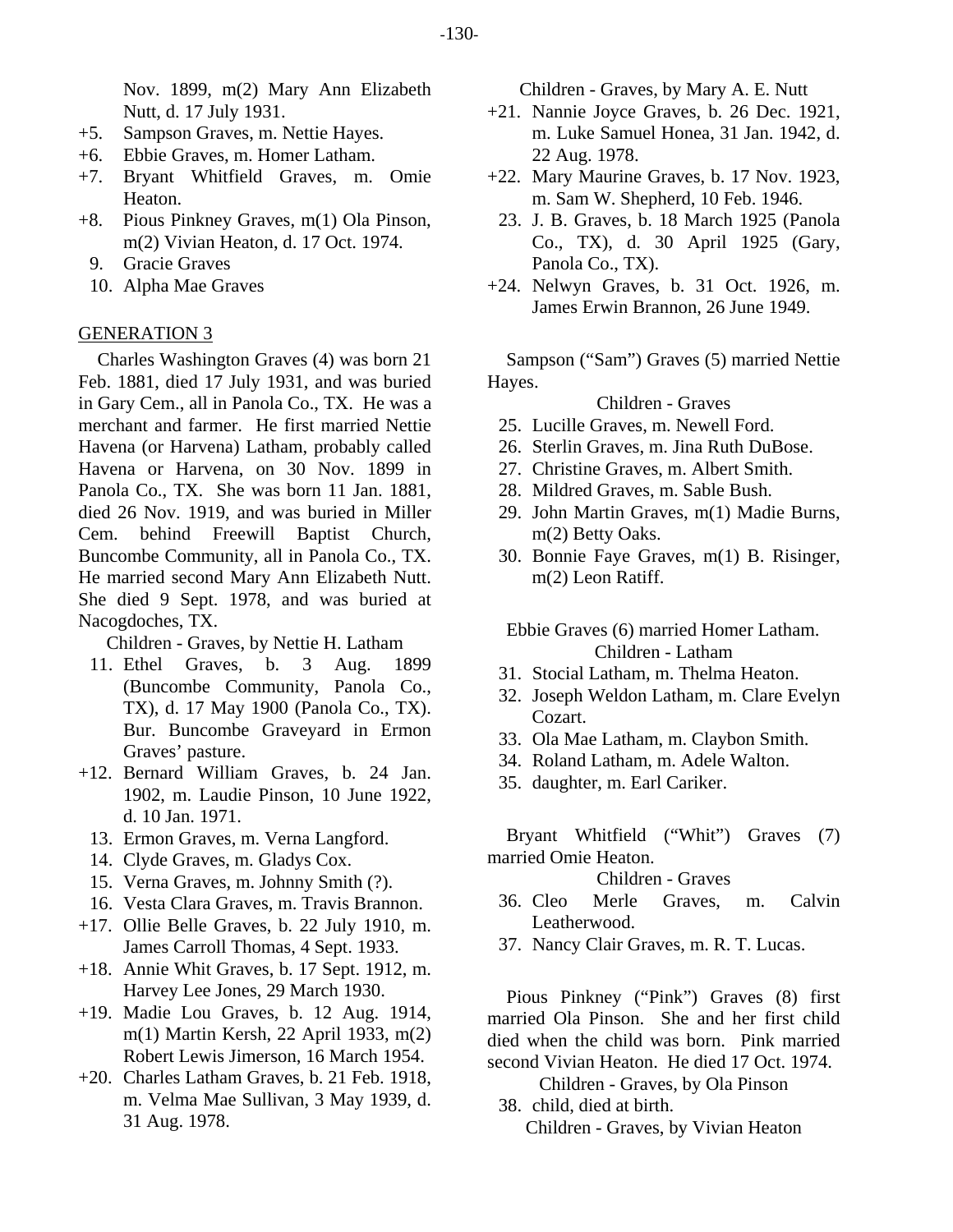- 39. Phala Mae Graves, m(1) Harmon Ingram, m(2) Cecil Williams.
- 40. John Clarence Graves, died at age 2½.
- 41. Lee Owens Graves, m(1) Betty Hurt, m(2) Geraldine Lewellen.
- 42. Delores Graves, m. M. L. Davis, Jr.

Mr. Patrick L. Graves, P.O. Box 1034, Middletown, CA 95461, is descended from PHILLIP T. GRAVES, as summarized in the partial genealogy below. He would appreciate help with the earlier ancestry.

#### DESCENDANTS OF PHILLIP T. GRAVES AND NANCY O. HARRIS OF HEMPSTEAD CO., AR

#### GENERATION 1

Phillip T. Graves (1) was born about 1816, probably in VA, and died about 1870 in AR. He married Nancy O. Harris. (It has also been suggested that his name may have been Thomas Phillip Graves and that he married Martha ------.) She supposedly died about 1858-59. He may have married a second time by 1860, since the 1860 census lists a female born about 1831 in VA. The family was listed in the 1860 census for Hempstead Co., AR. All the children were born in AR.

Phillip Graves was probably descended from Capt. Thomas Graves of VA, possibly through Henry White Graves. Many members of this part of the family migrated from VA to Granville Co., NC, then to Giles Co. and Fayette Co., TN, and finally to Sevier, Howard, Pike and Hempstead counties, AR. Henry White Graves was descended from Capt. Thomas Graves as follows: Thomas<sup>1</sup>, John<sup>2</sup>, Ralph<sup>3</sup>, Ralph<sup>4</sup>, Henry White<sup>5</sup> Graves. Henry White Graves had a son William<sup>6</sup> Graves

who had a son  $\text{Henry}^7$  Graves who married Nancy Daniel. It is possible that Phillip Graves could have been a son or grandson of this  $\text{Henry}^7$  Graves, since nothing is presently known about the children and later descendants of Henry. There were also Wyatts associated with this part of the Graves family (the possible source of the middle name of Phillip's son John).

- Children Graves
- 2. Polly Ann Graves, b.c. 1841.
- 3. Phillip H. Graves, b.c. 1845.
- 4. Emily F. Graves, b.c. 1848.
- 5. Almyra F. Graves, b.c. 1850.
- 6. Samtha (Samantha?) J. Graves, b.c. 1854.
- +7. John Wyatt Graves, b. 5 Feb. 1856, m. Nancy Bell Hill, 13 May 1883, d. 26 Sept. 1931.
- 8. Elizabeth J. Graves, b.c. 1858.

#### GENERATION 2

John Wyatt Graves (7) was born 5 Feb. 1856 in AR, and died 26 Sept. 1931 in Pike Co., AR. He married Nancy Bell Hill, daughter of John M. Hill and Eliza Ann Crossling, on 13 May 1883 in Sevier Co., AR. She was born 29 Dec. 1869 in AR, and died 19 March 1960 in Howard Co., AR. They were both buried in Corinth Cem., between Center Point and Nashville, Howard Co., AR. All their children were born in Ben Lomond, Sevier Co., AR.

#### Children – Graves

- 9. Johnnie Bell Graves, b. 21 June 1886, m. Anderson Harris, 16 Dec. 1903.
- +10. Willie Vatle Graves, b. 18 Dec. 1890, m. Ethel Fuquay, 3 July 1913, d. 18 Dec. 1890 (?).
	- 11. Thomy Wyatt Graves, b. 11 May 1896, d. 28 Aug. 1900.
	- 12. Demma Myrtle Graves, b. 19 Sept. 1901, m. Cecil Kizzia, 2 Dec. 1922.

#### **NAME INDEX FOR 1997**

The number following each name is the page number in the 1997 newsletter where the name is found. All names are indexed, not just those of Graves descendants. If a name appears more than once on a page, it will only be shown once in the index for that page.

Abbott, Julia,83 Lou Alta,83 Samuel Sharidan,83 Abel, Marilyn Warner,17 Adams, Frank,125 John,119 Lucy,69

Ahlgren, Audrey Patricia Drake,50 Harlan E.,50 Harlan Edward,50

Albert, Luther,125 Albertus, John,15 Pietro Cesare,15 Albright, Elizabeth,18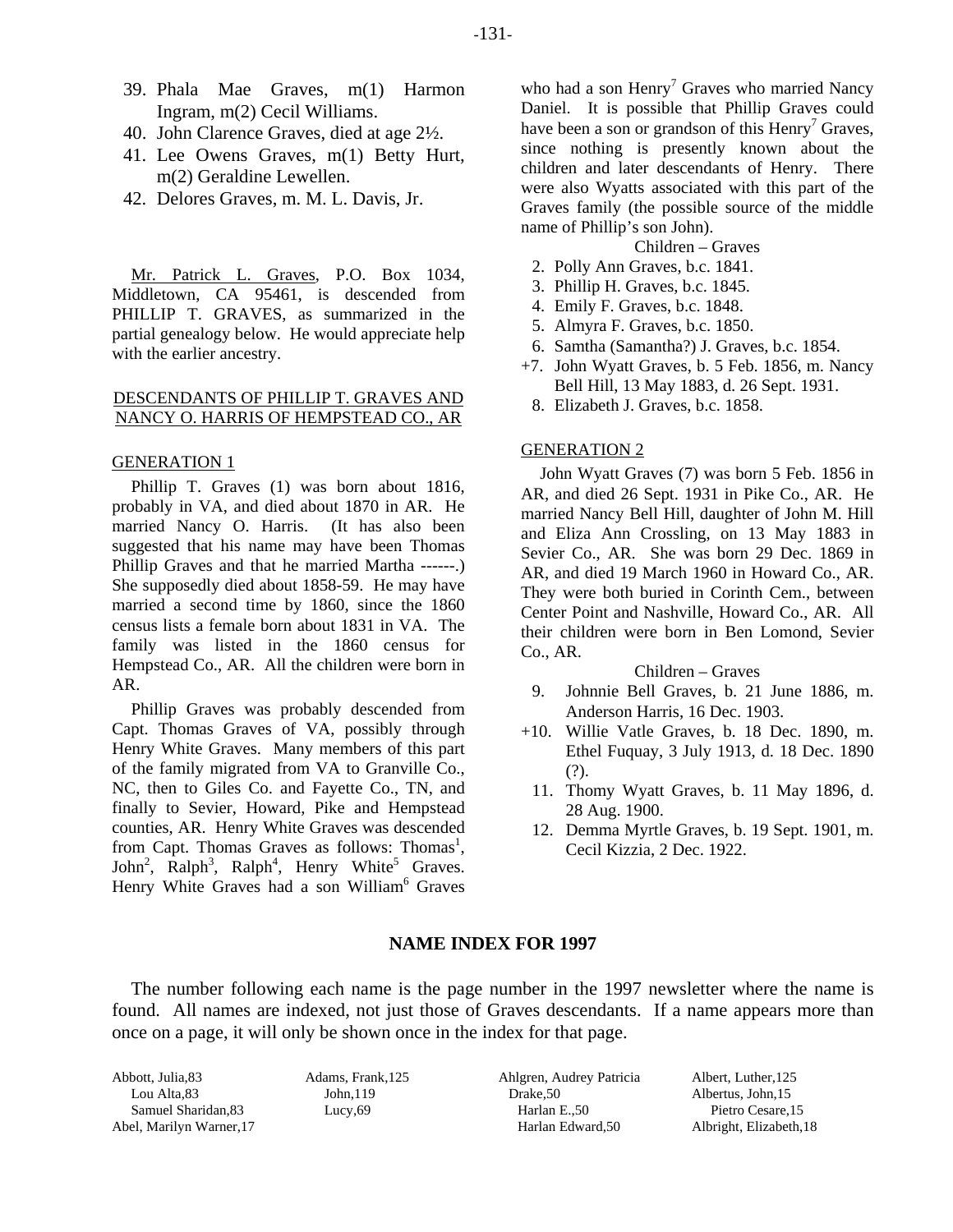Jacob,18 John,18 Alexander, Audrey Ann,20 Allen, Elizabeth,82 Margaret,76 Martha Ann,115 Sarah Anne,100 Allenbaugh, Chris,114,115 Allison, Richard,15 Anderson, D.,120 Samuel,119 Andrews, Elizabeth Pamela,36 Ezekiel,120 George Greaves,36 Hattie Mae,84 Mary M.,8 Pamela,34 Samuel,34,35 William,35,84 Aram, Mr.,14 Armstrong, Ruth,108 Arnaud, Eric E.,80 Arner, Mary M.,59 Arnold, Sally,72 Ashurst, Levina J.,23 Atkins, Mr.,125 Attwood, Virgie,128 Auman, Martha,44 Mattie,44 Bacon, Sarah Frances,21,22 Badenoch, Alexander,61,88 Bailey, Benjamin,34 Charlie B.,129 Delilah,120 Dora Clara,129 Elizabeth,11 Green Berry W.,129 Hannah,11 John,34 Sue Ogden,101 Baird, Shannon Delaney,121 Tony,121 Baker, Hannah,108 Jane,56 Newton,77,78 Baldridge, James Henry,104 Richard Earle,104 Ballard, Elizabeth,20 Horatio,20 Joe,20 Joseph,20 Julia,20 Kate,20 Samuel Seth,20 William M.,19,20 Ballenger, Julia,114 Barber, Adeline Z.,123 Nath,18 Barbour, Philip,75 Barbre, James William,69 Sarah Jane,69 Bargelski, Anne M.,8 Barker, Charles Stuart,34 Barnes, Phillip,42

Barron, Ann C.,44 Francis,44 John,44 Barrow, Charles,32 Cyril,33 David,33 Ernest,33 George,33 Jean,33 Joan,33 Lawrence,33 Patrick,33 Robert,33 Ruby Violet,33 Stanley,33 Barrows, Robert,106 Barry, Margaret Ann,9 Bartlett, Hepzibah,16 Isabella,48 Isabella Susan,93 Barton, Guy Artly,84 Harvey Silas,84 Bass, Uriah,72 Basset, John Robert,69 Bates, W. H.,23 Battersby, Christina Selina,60,87 Battleson, Helen,23 Helen Nichols,50 Baug, Margaret,120 Baum, K. J.,29 Baxter, William,68 Beall, Margaret,27 Beard, John H.,80 Beaty, Ellie,86 Peter,86 Sidney Peter,86 Beauette, Roselea,68 Beazley, Robert,124 Becker, Shirley J.,80 Beebe, Joseph,110 Sarah,56,65 Beeler, Samuel,94 Beeman, Matthew J.,84 Beicke, Elivabeth,83 Elizabeth,83 Beidler, Polly,72 Belcher, Keziah,45 Bell, Irvin,85 J. F.,77 Benefield, John,92 Nancy Ann,92 Bennet, Martha,40 Bennett, John,17 Preston G.,80 Benton, Jeffrey C.,75 Berkes, Darlene V.,27 Berry, Phil,69 Bignell, John,35 William,35 Billing, Hannah,41 Bills, Elsa,29 George Sam,29 Henry Neuman,29

Marretta,29 Neuman,29 Ordelia,29 William Daniel,30,31 Black, Catherine,103,113 Caty,113 Hugo,76 Michael,113 Robert,5 Blankenship, Juanita J.,4 Blodget, Charles,112 Blodgett, Laura,112 Blount, Priscilla,17 Bobleter, Catherine Ann,42 Boisseaux, Eugene,57 Bolton, Joseph,119 Bonham, William H.,53 Boone, Jessie Monys,89 Booth, Stephen,100 Boothe, Stephen,100 Boring, John W.,6,18 Bornes, Mary,64 Bost, Edna,68 Toby,68 Bostick, Betty,5 Ray,5 Bouder, Edna Graves Rutledge,83 Boulder, Frederick William,84 Bowe, John,86 William,85,86 Boyce, John,119 Boyd, Jessie,23 Katherine,77 William,77 Bozeman, Mary Harriett,95 Brackin, Adeline,114 Braddock, Ruth B.,55 Bradford, Mildred H.,5 Bradley, Cynthia,109 Bradshaw, Joan,4 Bradway, Benjamin O.,108 Ella May,108 Branham, Nellie,118 Brann, Elizabeth,9 George,9 Brannon, James Erwin,130 Travis,130 Brantley, Harris,24 Thomas,24 Brantly, Harris,24 Brashear, Mary Ann,68 Breckwith, Mr.,126 Breed, Elizabeth,110 Breedlove, Fannie,47 Frances Emma,47 William F.,47 Brett, Anne Eliza,30 Bright, Ann,71 Elizabeth,71,96 Graves,70,71,96 Henry,71 James,71,96 John,96

Mary,71,96 Nancy,71,96 Sally,71 Sarah,96 Simon,70,71,96 William,71,96 Brill, Nedra B.,27 Brimage, Lucille J.,6,18 Brindley, Mary,34 Brink, Joan,44 Brittle, Nina,116 Brock, Ervin,68 Roxie,68 Thomas,119 Brookshire, Alexander,21 Alexander M.,44 Allen,44 Andrew G.,44 Drake,44 Elijah V.,44 Ellender,21 Emaline,21 Ervin G.,21 Erving,21 Esther A.,21 Florence,21 Graves Goodrich,21,22 Graves James,21 Hanna,21 Isaac W.,20 James,20,44 Joel,44 Lee,44 Mannering,20,21 Margaret,20 Martha,21 Mary Elizabeth,44 Octavanas A.,21,22 Octavanice A.,22 Parmela C.,21 Rebecca,21 Richard,21 Robert L.,21 Sallie,21 Sarah G.,21 Sarah L.,21 Swan C.,44 Thomas D.,44 William,21 Winifred,21 Brough, Ellie,86 Fanny,86 Jane,86 John,85,86 John Noble,86 Joseph Hodgson,86 Martha Bell,86 Stephen,86 Tamar,86 Thomas,86 Broughton, Annie,30 Brown, Charle M.,57 Doris Edith,61 Eva C.,31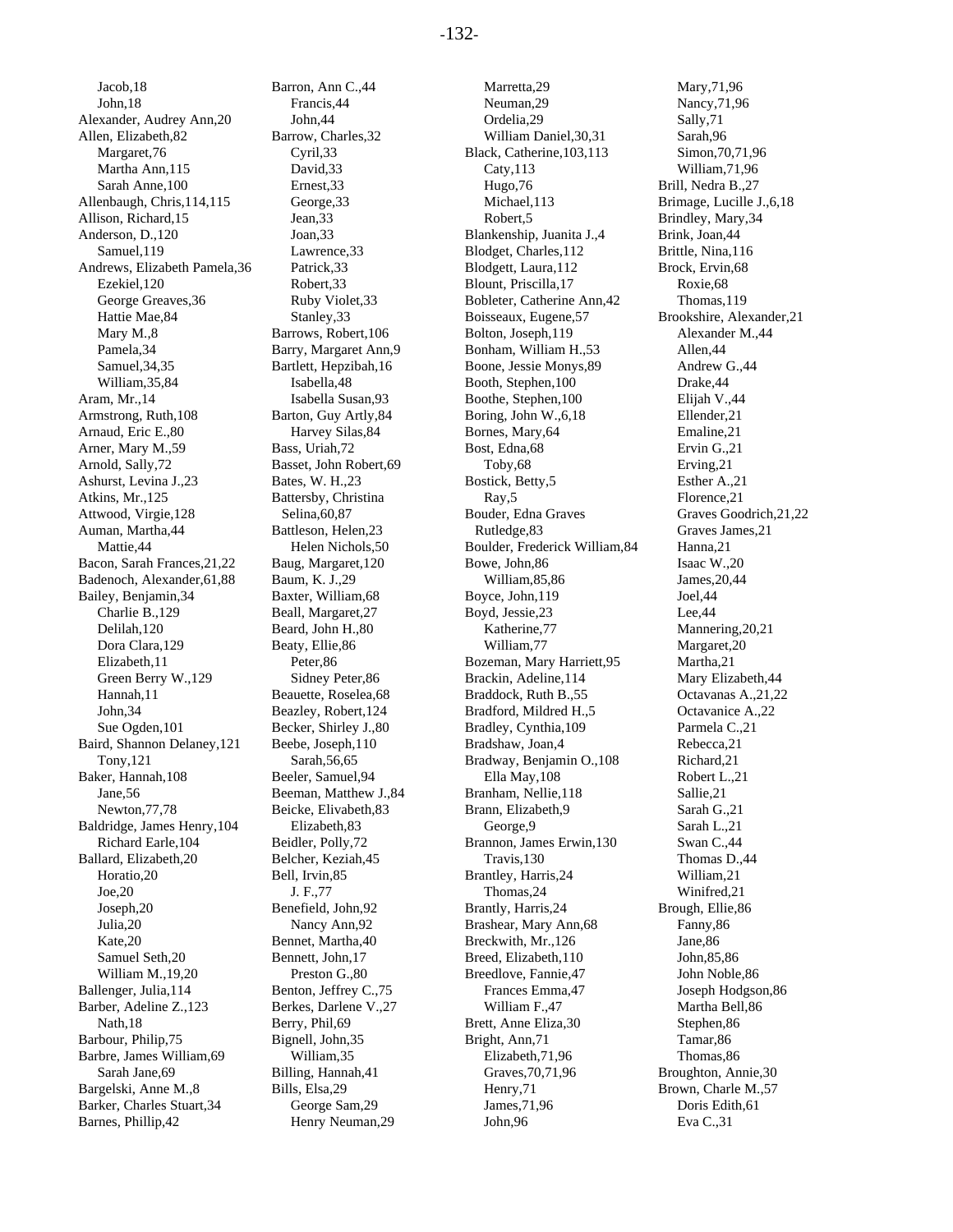Linda D.,27 May,30 Penelope Webster,30 Stephen,123 Bryan, Lovard,72 Rachel,72 Buckley, Nancy,120 Bullard, Gary,56 Bullock, Quincy,100 Quinnie,100 Burdett, Elizabeth,7 Sarah,81 Burgett, Clara Alice,16 Ira,16 Burgin, David Graves,46 Diane,46 William,46 Burke, Teresa,4 Burkholder, William,113 Burks, Silas,67 William Mallory,67 Burns, James Vannoy,47 Jewel,22 Madie,130 Thomas Andrew,47 Thomas Patrick,47 William,47 Willie Mae,47 Burton, Dempsey James,47 Margaret McKinney,80 Sarah,47 Busby, Bettye Sparks,6 Bush, Sable,130 Butler, Mary Franklin,53 Byes, Toni,9 Cable, Carl,128 Caldwell, Lilly Frances,125 Millard F.,53 Phillip R.,111 Calhoun, Nora,100 Callicott, Mary,44 Calvert, Catherine,117 George,117 John,117 Leonard,53 William,53,117 Cameron, Stewart,60,88 Camp, Clarence Becker,115 Dorothy Mae,115 Earnie Edward,115 Melissa Louise,115 William,115 William Thomas,114,115 Campbell, Ann,103 Deneta,4 Janis Graves,123 Cariker, Earl,130 Carlson, Joanne Elizabeth,105 Judith Diane,117 Michelle A.,103,122 Carnell, Harry,36 Henry,35,36 John Edmund,36 Lucy,36

Carpenter, Jane,112 Carr, Thomas,31 Carson, Mary,127,128 Mollie,128 Molly,128 Sally,128 Sarah French,128 William,127 William H. G.,126,127 William Sarah French,127 Carter, Adalade,19 Missouri C. Caroline,19 Cartwright, Mary,12,13 Carver, E. Frank,103 Frank,111 Case, Alfred,40 Alice M.,40 Alvin,40 Darwin G.,40 Delia,40 Edward,40 Franklin,40 George H.,40 John,40 John J.,40 Mortimer,40 Thomas,15,40 Casewell, Richard,71 Casey, Doreen,61 Caswell, Richard,96 Chamberlain, Charles Drummond,1 Drummond,1 Chapman, Brenda K.,31 Eileen,107 John L.,90 Ronald,107 Cheatham, Evelyn,42 Childers, Jeannine,4,101,102 Chivers, Kelza,38,39 Thomas,39 Christian, Mr.,14 Rebecca,53 Church, Mary,17 Cirone, Christie Ferguson,44 Clack, Sallie,44 Sarah,44 Clapp, Sophia C.,66 Clarida, Henry,68 Clariday, Henry,68 Clark, Alice Collier,5,24,55,71 Dorothea C.,4 George C.,4 Helen,8 Helen L.,7 Kissi Anne,114 Richard,114 Clarke, Margaret May,36 Clay, Rhoda,2,49 Clegg, Hannah,105 Clements, Amy,117 Jacob,117 Jacob Hillard,120 Cleveland, Grover,98

John,53 Mary Graves,53 Cobb, John E.,22 Cobble, Turley,66 Cockrell, Ewing,59 Coddington, John Isley,15 Codell, Peggy,71,72 Coffee, John,53 Joshua,56 Peter,94 Susanna,94 Coffey, John,6,103 Coffman, Martha Melissa,68 Coleman, Daniel T.,95 Frances,82 Mehitable,112 Nathaniel,112 Sally,95 Collard, Mary,117 Collier, Leslie,4 Probert,72 Collins, Elizabeth,38 Collison, Bessie,30 Colquit, Sarah Hines,95 Colson, Eleanor,93 Comee, David,109 Compagno, Daniel R.,51 Tammy G.,51 Comstock, Martha,110 Conger, Sarah Naomi,113 Connelly, William,46 Consolvo, Hannah,70,72 Lawrence,70 Conte, John A.,5 Kelly,5 Cook, James E.,98 Michael L.,94 Cooksey, James K.,95 Coolidge, Joel Bigelow,22 Mary Emma,22 Cooper, Juanita Smith,58 Copeland, Mary,5,6,27,43,44,56,99 Corley, Carrie Mattie,20 Cottier, Jane,86 Leonard,86 Sid,86 William,86 Cotton, Verlinda,7,81 William,7,81 Cowherd, Elizabeth,126 Cowper, Mary,85 Cox, Alfred R.,6 Gladys,130 Sheila,62 William,71 Cozart, Clare Evelyn,130 Crabb, Arthur Charles,88 Blanche Elizabeth,88 Emily,88 Herbert George,88 John Bounsall Stapleton,87,88 Lydia,88

May,88 Nancy,88 Oscar Taunton,88 Percy John,88 Richard Stapleton,88 Walter Graves,88 Cranston, Frances,16 Craven, James,12,13 Crawford, Charles,70 Clarissa De-Ette,17 Mary J.,29 Creasy, Thomas,114 William,70 Creecy, John,118,119,120 Crews, John,125 Croad, Daphne J.,10 Crocker, William,119 Croom, Miss,72 Crossley, Margery,105 Crossling, Eliza Ann,131 Crowley, Julie,44 Crupper, Anne,117 Cummings, Bettie A.,94 Curry, Anne,5 Lilly Sue,48 Curtis, Matthew,12,13 Curtis-Graves, Ann,13 John,13 Mary Jane,13 Matthew,13 Rachel,13 Sophia,13 William,13 Daniel, Asberry,95 Nancy,131 Daniell, Emma Ruth,69 Daniels, Jonathan,110 Martha,120 Darrah, Mary E.,51 Daugherty, Wilfred,43 Davenport, Ann,18,27,47,93, 117 John,82 Lucy,40 David, Sarah,17 Davidson, Betty M.,4 William,18 Davies, Clara,36 Davis, Ann,104 Bette,67 Elizabeth,67 James I.,22 Jessie Beatrice,117 John Thomas,117 John Walter,117 M. L.,131 Sarah Ruth Hipps,2 Sue,118 Terry Hunter,81 Davison, Jeremiah,106 Dawson, Ann,70 Rachel,71 Day, Almira,89 Lynne E.,50,54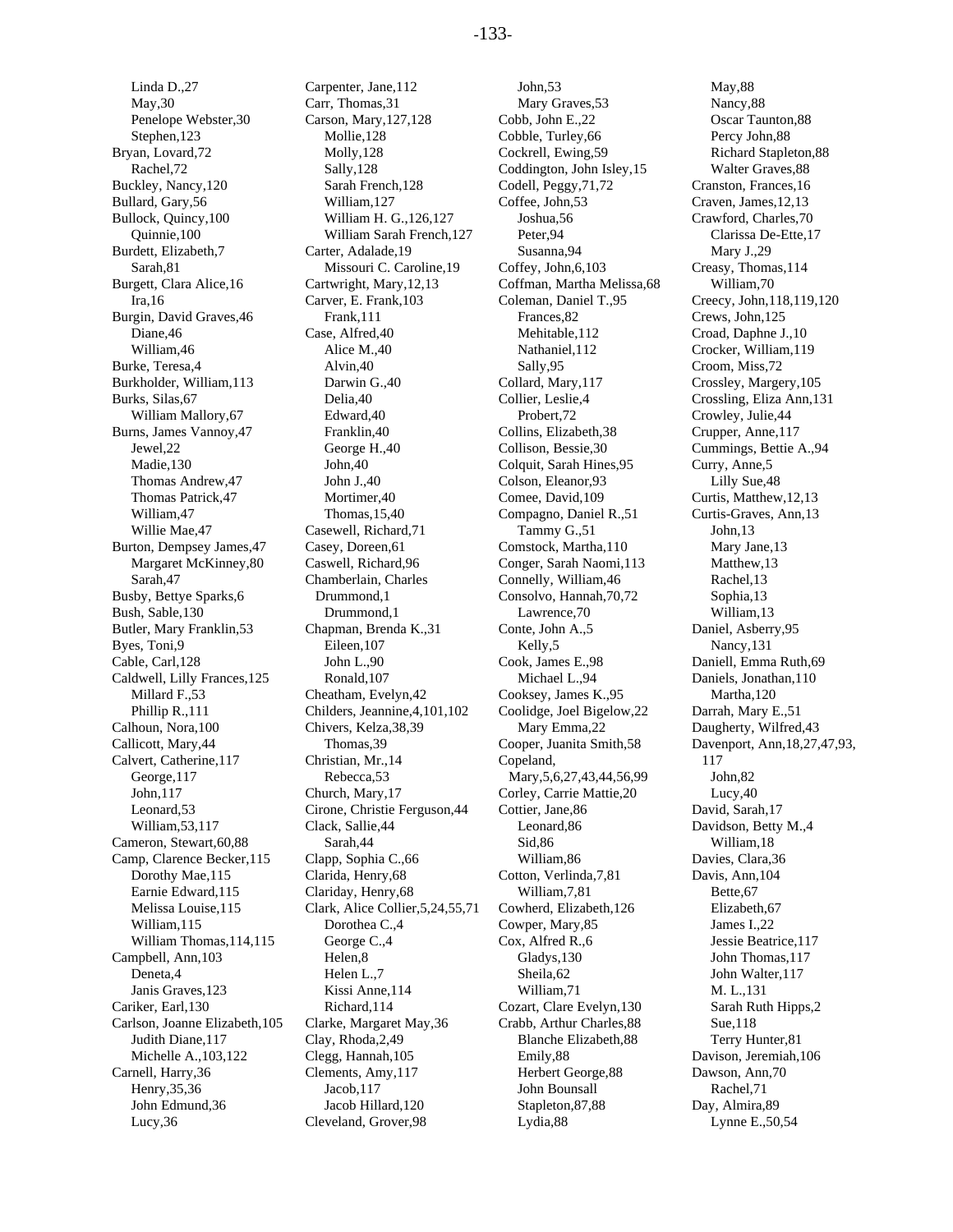Patty,70,96 Rhoda Mary,36 Deaton, Martin,43 Deeble, Robert,14 Deel, Triphaney Caroline,22 Deen, Jesse,100 Dees, John Lucian,68 Lucy Pearl,68 Delaney, Sarah,124 Denby, Theresa Stockhorst,103 Denton, Abigail,15 Derr, Donald D.,40 Detweiler, Guy,29 Deutsch, Martine,75 Dibble, Abigail,16 John,14,16 Miriam,15 Robert,14,16 Samuel,15,16 Sarah,14 Thomas,16 Dicken, Susannah,126 Dickens, Celia,4,113 Celia Ann,44,100 Seley,100 Dickinson, Alfred,9 Anna B.,9 Charles Parkhurst,9 Charlotte,9 Elizabeth,9 Florence,9 Francis Joseph,9 Frank,9 Frank A.,9 George.9 Grace M.,9 Henry A.,9 Irene,9 James Brann,9 Jennie E.,9 John,9 Lydia,9 Margaret Sarah,9 Mary,12 William,9 Dickman, Mary Kezia,14 Dickson, Elizabeth,4 Diefenbach, Kim Graves,82 Dillman, Mary Ann,67 Dingwall, Mary,36 Dishart, Blanch Edith Elsie,124 Dixon, Margaret,107 Dobbs, George,20 Dodson, Martha Caroline,19 Dofflemyer, Charlotte,49 Dollarhide, Bill,102 Donnelly, Sharon E.,41 Doolittle, Mary,110 Dorer, Meta,123 Dowell, Jimmy E.,103 Dowling, James R.,6 Downey, Eliza,61 Downs, John,58 Martha,58

Doyne, Anne,117 Verlinda,82 Dozier, Robert B.,51 Drake, Albert Harmon,50 Audrey Patricia,50 Dreher, Weston Arthur,105 DuBose, Jina Ruth,130 Nancy Ann,92 Dudley, Polly,69,82 Duff, D. A.,22 Duffus, Alexander,108 Edward,108 Roby Mariah,108 Ruby Ann,108 Dunford, Patricia L.,81 Dunn, Bryan,35,36 Marian Elizabeth,9 Durham, James,68 Mary Ann,68 Polly,68 Durning, Susan,113 Easterbrook, Bertha,64 Bethiah,64 Eastman, Dick,74 Eaton, Catharine Maria,64 Eaves, Amanda,56 Eddins, Elizabeth,72,124 Edens, Gayle,27 Edrington, William M.,81 Edwards, Martha Annie,43 Effland, Sarah,66 Efland, Sarah,90,114 Eichelberger, Robert,78 Elder, Bob,29 Elliott, John,106 Ellis, Emily,88 Virginia F.,5 Ellison, Marian,29 Mary,29 Elsten, Bonnie,80 Emmerson, Mary J.,31 Molly,31 Emmons, Arthur George,117 Harold L.,117,123 England, Matilda,90 English, Elaine Randall,43 Estee, Frank,24 Nellie,24 Esterbrook, Bethiah,64 Evans, Martha Haynes,20 Sarah,5 William P.,68 Eve, Elizabeth,126 Everit, Elizabeth,15 Fadenrecht, Doris May,27 Fagg, Emma E.,125 John A.,125 Fairweather, Ernie D.,5 Leva S. D.,5 Falcon, Mary Jane,86 Farguson, John,45 King,45 Mary,44 Farmer, Karen,81

Farnum, Hannah,110 Faulkner, Mary Alice,43 Faust, Marian Graves Day,121 Ferguson, Mary,2,44 Ferrell, Chella Leona,8 Donna Graves,4,72 Erma Irene,8 Harley,8 Joseph,8 Melvin,8 Myron,8 Ferris, Marjorie,68 Fewster, John Harold,61,88 Files, Martha Annie,128 Filgo, Lana,102 Lana Henslee,4 Fincher, Hannah,65 Fisher, Elizabeth,81,84,85 Judy,4 Sarah,118,120 Sarah A.,106 Flaherty, Jessie Kathryn,90 Robert Lawrence,90 Flake, Muriel Howell,5 Flatters, Elizabeth,11 Fletcher, James,43 Flint, Calvin,43 Emma Goff,43 Flora, Betty,102 Tim,103 Flower, Sophie,111 Flowers, Sophia,112 Foles, James Thomas,44 Susan Esula,44 Fonvielle, John,70 Richard,70 William Brice,70 Fonville, John,70 Sarah,70 Foot, Elizabeth,88 Footit, Ann,12 Ford, Margie,4 Newell,130 Forest, Salma,22 Foster, Eliza A.,95 Fountain, Rebecca Jane,117 Fox, Don,5 Jerry B.,103 Sherry,5 Fraker, Talitha,66 France, Grace Gertrude,63 Franklin, Anna,53 Jane,88 Jess,53 Marcus Aurelius,53 Mary Cleveland,53 Frary, Eleazer,17 Moses,64 Fraser, Mary,3 Freeman, Mark Wayne,27 Susan Anderson,120 Frost, Abraham,15 Fullston, Albert,60,87 Alice Emma,61,89

Arthur Alfred,61,89 Elsie May,61,88 Emma,60,87 Ernest Graves,60,87 Ezra,60,87 Florence Adelaide,61,89 Gladys Ruth,61,89 James,60,87,88 James Ernest,61,88 John,60,87 John Martin,60,87 Lydia,60,87 Lydia Ann,60,88 Mabel Maud,61,88 Martha Jane,60,87 Martin,60,87 Minnie Ann,60,87 Samuel Graves,60,87 Fulsom, Jack G.,55 Fulton, William,120 Fuquay, Ethel,131 Furnald, Harry W.,9 Gadsby, Elizabeth,11 Gaffney, Sylvia A.,4,5 Gage, Mary,43 Gaines, Absolom Graves,53 Larkin,119 Gambles, Bridgett Louisa,13,14 Gann, Thomas,19 Gannon, Elizabeth,58 James,58 Ganoe, Samuel,82 Garick, Jake,100 Garner, Abner,41 Adam,41 William,41,42 Garrett, Francis,37 Gartrell, Louise Amarintha,95 Gartrelle, John O.,95 Gautrey, Florence Kate,38 Fred,38,39 Horace,39 Lizzie Beatrice,38 Reginald Stewart,39 Gay, W. P.,23 Gebel, Mary Elizabeth,17 Gerard, Gerald Marshall,88 Henry Marshall,88 Gibbons, Harry,29 Gibbs, Martha,112 Gibson, Anthony Palmer,117 Edward James,88 Isabella,61 Joseph,61 Lucy Mary,117 Samuel,117 William,88 Gilbert, Elizabeth,91 Gill, Elizabeth,44 Joseph,44 Mary,44,45 Gillespie, Lydia,68 Gillett, Miriam,15 Gilley, Oliver,20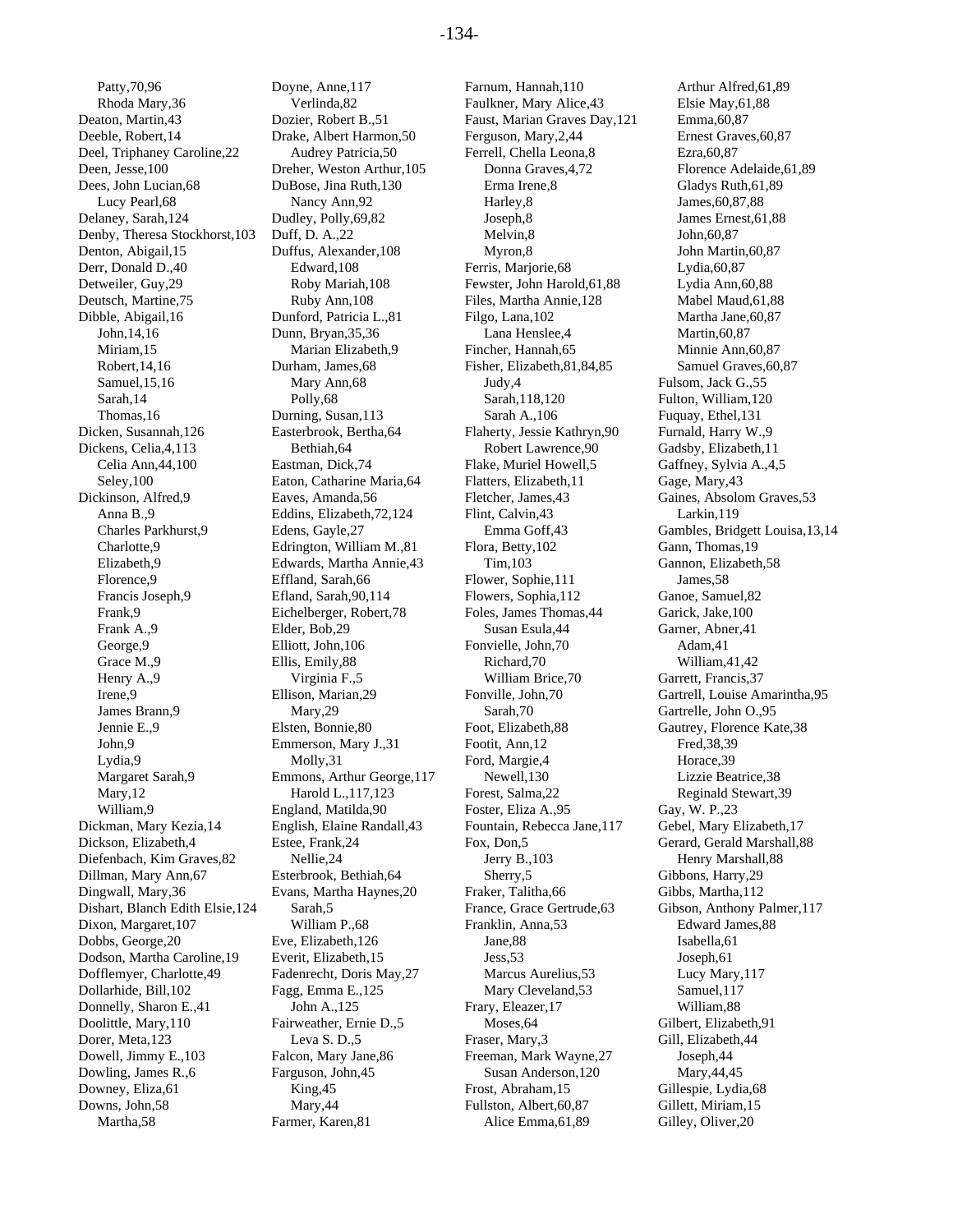Gist, Harriet R.,120 Glascow, Tella Emma,19 Glaze, Mr.,42 Glenn, W. A.,23 Godfrey, Wilson,53 Godin, Barb,29 Godley, Virginia,112 Godwin, Andrew Jackson,46 Benjim G.,46 Catherine,45 Frank M.,46 John,46 John Albert,46 Mary Ann,46 Sarah,46 Silvistin,46 Thomas,46 Wells,45,46 Golden, Richard,119 Goodale, Nathan,64 Goodfellow, Clarice Edna,104,105 Samuel,105 Goodrich, Allen J.,41 Alpheus G.,41 Bernager,41 Elizabeth,41 Elizur,41 Gardner C.,41 Hubbard,41 Lester,41 Nancy,41 Goodwin, Eliza Ann,83 Goss, Susan,81 Graeves, Charles,58 Martha Jane,58 Mary,58 William,58 Graff, Johann Sebastian,3,6,26,54,55,56, 65,90,114,123 Graham, Ann Fitzpatrick,5 John James,86 Peter C.,81,84 Gratz, Delbert L.,14 Grave, Ann,86 Anne,85 Betty,85 Eleanor,86 Elenor,86 Elizabeth,85 Grace,86 Henrietta,85,86 Jane,86 John,85 Martha,85,86 Mary,85,86 Mary Jane,85 Reuben,85 Sarah,85,86 Sarah Margaret,86 Simeon,85 Stephen,85,86 Tamar,85,86

Thomas,85 William,85 Graves, Aaron,90 Aaron H.,110 Abel,6,32 Abigail,15,84 Absolom,56 Adaline,58 Adam,41 Adatina,58 Agnes,38 Albert,60,87 Albert Arthur,29 Albert Jackson,53 Albert N.,108 Albert W.,16 Alexander,6 Alexander Tivis,56 Alexandra Marie,1 Alfred,114 Alfred D.,113 Alfred Ernest,88,89 Algernon Sidney,115 Alice,31,33,51,69,100 Alice Catherine,43 Alice Malinda,45 Alice Maud,88 Alice Victoria,44 Alina,7 Allen,114 Allen Thurman,104 Alma Daisy Ella,33 Almeda,100 Almira,111 Almyra F.,131 Alonzo Cleveland,117 Alonzo H.,69 Alpha Mae,130 Althea L.,29 Alvah,63 Alvey,63 Alvin,108 Amanda,91 Amanda F.,126 Amanda Grier,81,90 Amanda L.,63 Amerette,112 America Sophronia,44 Amoret,111 Amy,29,120 Amy H.,23 Andrew,64,113,114 Andrew Basil,82 Andrew Carroll,77,79 Andrew Jefferson,62 Andrew Joseph,82 Angela,77 Ann,7,8,12,13,15,19,31,38, 56,60,70,81,87,115,118 Anna,81 Anna D.,7 Anna Mae,69 Anne,27,89,118,124 Anne Alabama,24

Annie,16,38,58 Annie Amelia,107 Annie B.,23 Annie Whit,130 Anny,19 Ansel Edward,8 Anthony,65 Archibald,7,39,91,129 Archibald J.,7,92 Arista,98 Arnold,16 Arvin,45 Asa Lawson,53 Asa Walker,53 Asher,110 Asher Baldwin,111 Aubrey E.,24 Austa,111 Austa J.,112 Austin,112 Avis,64 Azariah,115 B. Leon,54,123 Babe,20 Bachelor,4 Bailey,64 Balam,91 Balem,91 Barbara,46,66 Barbara Ann,83 Bartlet,94 Bartlett,2,4,49 Barzillai,53 Bela,109 Belle,127 Ben F.,92,93 Benjamin,4,40,42,65,67,72, 91,109,110 Benjamin Abbet,72 Benjamin F.,41,116 Benjamin Franklin,69,82,93 Benjamin Hiter,116 Benjamin Walter,6,47 Benona,89 Benoni,15,89,90 Bernard William,130 Berthel,82 Bertie,60,87 Betsy,67 Betsy E.,80 Bettie W.,45 Betty,23,32 Betty J.,40 Beverly,1,55,127,128 Beverly W.,126 Bibb,53 Bill,30 Billy Gage,44 Blackie,28,29 Bob,98,101 Bobby,93 Bolan,7 Bonnie Faye,130 Boston,90,114

Boswell Franklin,126 Boyd Hobson,51 Boyskin T.,115 Bruce,4 Bryant Whitfield,130 Bud,43,59 Buford Jasper,45 Bunk,20 C. Lane,81 Caleb Arnold,117 Caleb Hiter,72,116 Calvin,58 Calvin Cooper,126,127 Carl,128 Caroline,60,87,110 Caroline F.,63 Carrie,23,65 Carrie Belle,125 Carroll,58 Cassie M.,7 Catherine,12,13,18,19,100, 114 Caty,114 Ceman,72 Charles,27,57,58,110,118 Charles C.,16 Charles David,16 Charles E.,39 Charles Edward,98,99,100,113 Charles F.,51 Charles Frederick,43 Graves, Charles Henry,6, 111 Charles Howard,117 Charles L.,56 Charles Latham,130 Charles Lee,125 Charles Mackey,19 Charles W.,24 Charles Washington,130 Charley C.,121 Charley Henry,51 Charlie,58,128 Chester H.,80 Chloe,108,109 Christine,130 Christopher,6,37 Cincinnatus,112 Cincinnatus Flower,111 Claiborne,126 Claiborne I.,126 Clara,81,93,103 Clarinda,93 Claudia,115 Cleo Merle,130 Clifton,65,125 Clinton Raymond,29 Clyde,130 Clyde Robert,84 Clyde Warren,121 Coleman,111,112 Colonel Porter,41 Columbia Ann,44 Columbus S.,43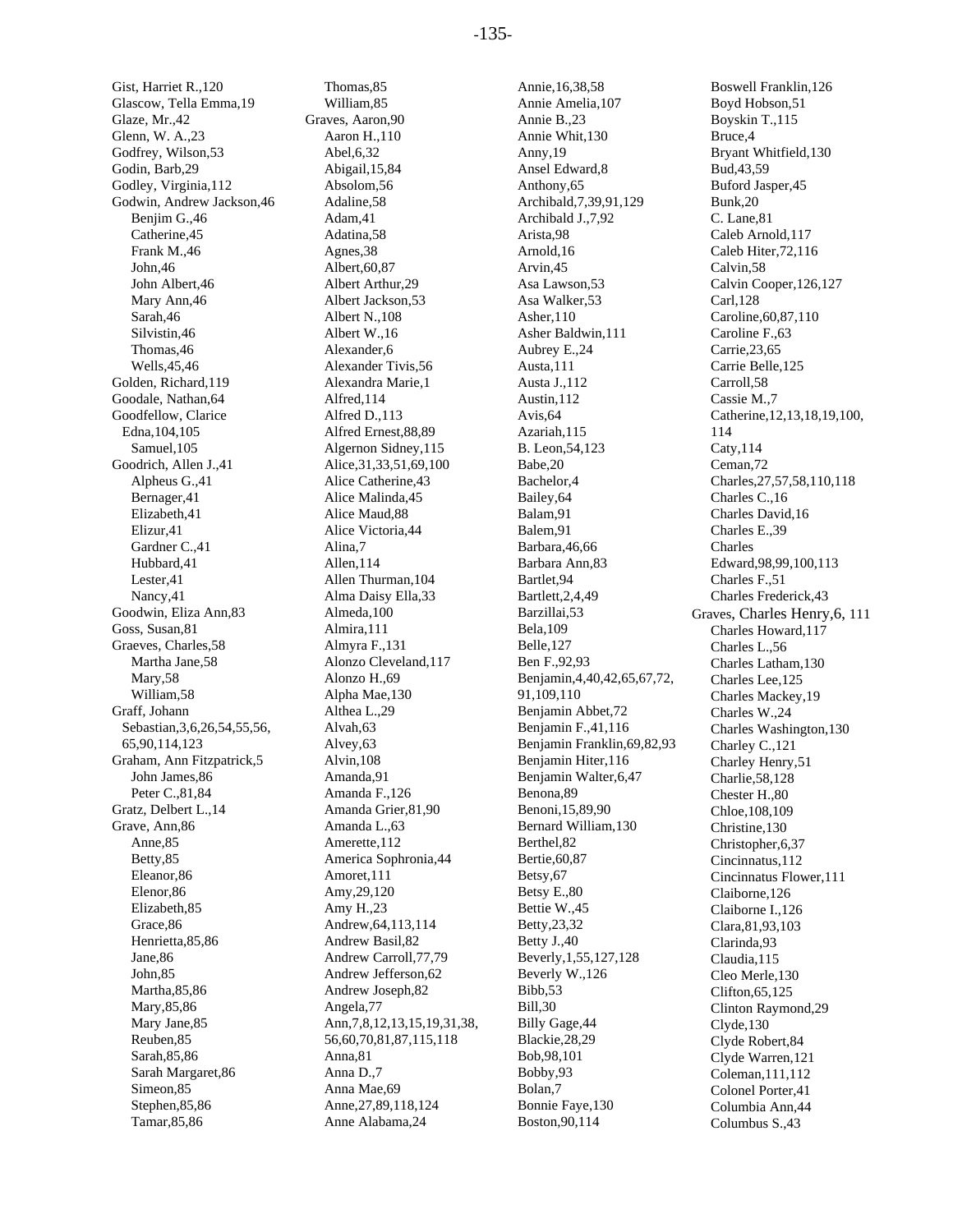-136-

Constance A.,2 Cora Elizabeth,76 Cornelius,4,42 Cynthia Ann,100 Cyril Bertram,39 Cyrus,110,111 D. Theofilus,84 Daid Bibb,53 Daisy,76,125 Daisy Anna,16,77 Dama Marguerite,16 Daniel,1,53,65,66,69,124, 125 Daniel B.,98 Daniel W.,66 Daniel William,123 Davenport,53 David,42,46,53,76,90,125 David A.,16 David Bibb,75,76,77 David D.,17 David F.,42 David W.,39,67 David William,67 Davy,76 Dean H.,42 Deliverance,15 Della,58 Delores,131 Demma Myrtle,131 Dessie Deborah,69 Dixie,63 Doc,127 Dock,127 Dolley,116 Dolly,67 Donald R.,5 Donald W.,5 Donna,102 Doris M.,80 Dorothy,113 Doshia,129 Downing W.,63 Downing Warner,62 Dwight Lyman,53 Earl H.,56 Earl Harrison,56 Earl Homer,56 Eatith Ellen,62 Ebbie,130 Ed,99 Edgar Raymond,84 Edith Ellen,84 Edith May,29 Edmund,6,7,38,46 Edmund Pendleton,82 Edna D.,59 Edna Mae,84 Edward Frederick,55 Edward Harrison,14 Edward J.,103,120 Edwin Flint,44 Elgin C.,8 Elijah,89,90,99,100,113

Elisa,58 Elisabeth,58 Elisheba,15 Elishep,15 Eliza E.,63 Eliza Lavania Bryant,104 Elizabeth,6,8,12,13,18,28, 29,38,40,41,42,46,53,56,58, 60,67,70,71,72,80,87,90,91, 103,110,113,114,117,118, 120,123,124 Elizabeth Ann,14 Elizabeth Ashfield,53 Elizabeth J.,131 Ella,16,43,44 Ella Sue,65 Ellen,33 Ellen Chester,107 Ellen Eugenia,68 Elmina,114 Elsie May,68 Elvis,114 Ely,114 Emaline,16 Emeline,64 Emily,100 Emily F.,131 Emma,13,32 Enoch,40,89 Ephraim,14 Eppie,92,93 Erastus L.,17 Erastus Lemuel,17 Erika Anne,49 Ermon,129,130 Ern,89 Ernest,29 Ernest Arthur,84 Ernest K.,40 Esom,6,7 Esther,8,111 Esther M.,110 Ethel,33,93,130 Ethel Jane,38 Eugenia Winifred,65 Eunice,64 Eva Amy,88 Evelyn,49 Evie,68 Ezra,40,60,87,88 F. A.,23,24 F. M.,28 Fanny,119 Farley Athelston,126 Faye,82 Feldie,20 Fernando Cortez,23 Flora Bell,29 Flora Sawins,111 Florence,14,33,55 Florence Ann,69 Floyd Lavelle,128 Fountain Columbus,23 Frances,18,64,92,118

Frances Alice,90 Frances M.,4,7,91 Francis,6,24,27,45,53,55, 56,70,71,72,76,81,96,103, 115,116,124,126 Francis Edward,53,83 Francis Irving,55 Francis M.,63 Frank,88,93,115,126 Frankie,92 Fred,2,31,49 Fred Laurie,93 Frederick,38,107 Frederick Robert,107 Freida J.,50 Fremont Ashurst,23 Gary F.,27 Genova Tamar,125 George,4,31,32,38,50,58,80, 91,103,108,110,111,123, 124 George A.,111 George Arthur,29 George Calvin,81,90 George F.,41 George Henry,68 George Jasper,69 George Lawson,53 George Marshall,72,117 George W.,7,51,55,91,92, 116 George Washington,30, 108,111 George William,14,125 Georgia Arlene,24 Georgia L.,56,73 Georgia Salona,65,125 Gerald,33 Gerald L.,98 Gertie,58 Gertrude,8 Gideon,6,39,56,64 Giles A.,108 Gilliam,4 Goldie,8 Goodman,111,112 Gordon L.,5 Grace Eloise,116 Gracie,130 Graves,3 Green,100 Greenberry,99 Greenberry Marion,100 Greene Marion,113 Gregory Randall,56 Grenville,107 H. A.,93 H. W.,43,59 Haldon,98 Hannah,17,18,38,58,70 Hannah J.,59 Hannah Melinda,17,17 Hardy,129 Harley,82

Harley Randall,83 Harmon Eugene,65,125 Harold,98 Harold Leonard,104 Harold Monroe,97 Harriet,7,13,87 Harriet E.,91 Harriot,60 Harris Brantley,24 Harry,23 Harry Henry,84 Harvey M.,111 Hattie,65 Hattie M.,59 Hattie Ruth,125 Hawes,82 Hazel Olive,83 Helen Cordelia,110 Helen Martha,115 Henrietta,115,118 Henry,7,11,24,81,84,89,131 Henry Bernard,83 Henry Edward,13 Henry Lee,53 Henry Lewis,24 Henry Martin,62 Henry Nathaniel,31 Graves, Henry White,6,24,46, 53,55,56,80,131 Herbert E.,59 Herman,51,84 Herman G.,83,84 Herman Henry,81 Hermann Henry,83 Hilda,33 Hiram,39,56,65,108 Hiram T.,23 Horace,33 Horace Alfred,89 Horrie,89 Hubert,39 Huey,58 Hugh C.,68 Hugh M.,58 Hugh Madison,56,58 Humphrey Baker,56 Humphrey Isaac,56 Humphrey Joseph,29 Icie,104 Ida,58 Isaac,17,23,38,59,81,90,126 Isabel,94 Isabell,65 Ivah,84 J. B.,130 J. E.,30 J. J.,45 Jack W.,50 Jacob,18,38,65,66,103,113,1 14 Jacob Strawder,3 James,4,5,6,13,18,19,23,27, 28,29,32,33,37,40,43,44,56,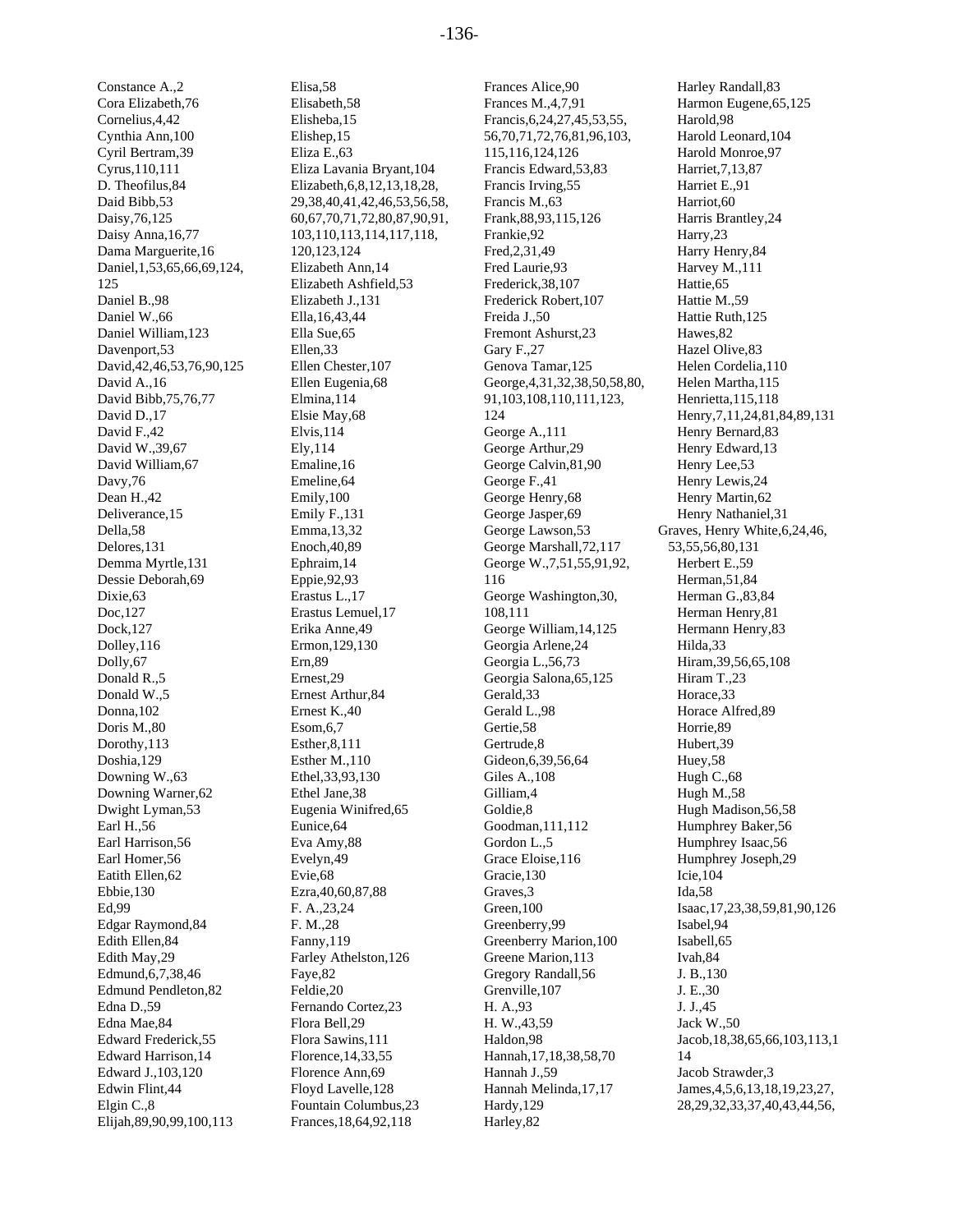59,60,64,81,87,99,100,103,1 20,123 James A.,55,114 James Allen,125 James Benjamin,123,124 James Bernard,27 James C.,58 James Carrol,68,69 James David,68 James Dudley,69 James E.,4,111 James F.,103,118 James Fred,14 James G.,115 James H.,116 James Howard,115 James Josephus,100 James Leland,69 James Lewis,68 James M.,7,92 James Matthew,68 James Oliver,116 James Richard,81 James Stephen,27 James Thomas,53 James W.,4,6 Jane,6,19,103,112 Jane Hannah,8,9 Janie,125 Jap,45 Jean,4,120 Jefferson,19 Jeffrey Edward,30 Jennie,14 Jennifer Jane,100 Jerome,112 Jerome Bonaparte,112 Jerry,5 Jerry L.,49 Jessamine,58 Jesse,58 Jessie E.,90 Jessie M.,7,92 Jiles A.,108 Jiles Albert,108 Jim,20 Jimmy,58 Joanna,110 Joe,8,93 Joe C.,59 Joe Henry,115,116 Joel,76 John,3,4,6,7,8,11,12,13,15, 18,19,20,24,26,27,30,32,33, 42,44,47,48,50,51,53,54,55, 56,58,60,64,65,67,68,72,77, 80,81,82,84,86,87,89,90,94, 98,99,100,103,109,110,111, 112,114,116,118,120,121, 123,124,126,129,131 John A<sub>, 45</sub> John Addison,45 John Anderson,45 John C.,7,91

John Cartwright,13,14 John Clarence,131 John Claude,45 John Davenport,53 John David,69 John F.,7 John G.,84,116 John George,83 John Gerhard,83 John H.,41 John Herndon,53,82 John King,129 John L.,7,42,92,116 John M.,68,82 John Martin,130 John Ormand,107 John Parrott,6,7 John R.,84 John S.,66 John Stevens,128 John W.,6 John Wesley,63,112,128 John William,126,127 John Willis,90 John Wyatt,131 Johnnie Bell,131 Johnny,58 Johnston,32 Jonathan,38 Jones,65 Joseph,33,42,53,59,82,100, 103,109,110,118,124 Joseph A.,55 Joseph Matthew,13 Joseph Porcher,93 Joseph Robert Pettus,27 Joseph Somers,32 Joseph W.,92 Joseph Willard,125 Josiah,7,8,29,40,55,89 Julia,112 Katherine,7,27 Kathleen Tobin,98 Kathlyn C.,5 Keith W.,116 Ken,3 Kenneth V.,2,4,5,26,70,100, 101,102,115 Kenneth Vance,53,67,122 Kevin Thomas,49 Kimberly,121 LaGatha W.,51 Lamira,112 Lana Gay,2 Latham,19 Laura,7,33,112 Laura Ruby,128 Laurane Baldwin,110 Lavene,24 Law,20 Lebbeus,41 Lee,90 Lee Owens,131 Lelia,128

Lena Elizabeth,41 Leona Jannie,125 Leonard,44,65,103 LeRoy W.,49 Leslie,31,104 Leslie B.,24 Letitia Powers,53 Lewis,45,53,77,115,117, 118,119,120 Lewis Holliday,81 Lewis P.,103,115 Liddy,48 Livona M.,111 Lizzie,18 Lizzie Leigh,43 Lola,4,69 Lomira,111 Louis,45 Louis Cliburn,115 Louisa,13,114 Louisa Catherine,68 Louisa E.,116 Luca,55 Lucelia Permelia,62 Lucille,93,130 Lucillis,58 Lucretia I.,63 Lucy,42,91,119 Lucy A.,112 Lucy Alma,111 Lucy Ann,91 Lucy E.,117 Lucy J.,111 Lucy Jane,113 Lula M.,115 Lusco,58 Luther Calvin,90 Lydia,48 Lydia Agnes,69 Lydia Ann,7,8 Lydia Emmaline,89 Lydia Latitia,112 Lydia M.,100 Lynn,5 Lynn Walter,73 Mabel,29 Madie Lou,130 Mahala,68 Major,42 Major D.,112 Malcum Marshall,115 Malinda,45,46,114 Many,93 Marcus,84 Margaret,5,19,90 Margaret A.,7 Margaret Ann,126 Margaret B.,7,91 Margaret L.,63 Margaret W.,6,18,19 Maria Elizabeth,110 Mark,17 Mark W.,25 Martha,5,11,22,23

Martha A.,7,91 Martha E.,7 Martha T.,7,91 Martin,119 Mary,8,11,15,16,17,19,20, 24,32,53,67,70,76,89,96, 100,110,111,118 Mary A.,7,91,92 Mary Ann,13,44,56 Mary Anna,55 Mary Chilton,47,47 Mary E.,63,120 Mary Edward,53 Mary Elizabeth,13,38,39,62, 68,92 Mary Emma,14 Mary Eugenia,90 Mary F.,67,113,126 Mary Francis,115 Mary J.,7 Mary Jane,13,58,115,125 Mary Jewell,128 Mary Louis,74 Mary Maurine,130 Graves, Mary Stokes,43 Matilda,16 Maudie Idela,115 Meade,42 Medie,100 Melvina,42,100 Michael,54,113 Michael A.,122 Michael Loyd,81 Michael R.,55 Middleton,44 Mildred,8,130 Miller,128 Milley,128 Millie,20,114 Milly,114 Minnie,29,65 Minnie Lee,69,125 Minor,128 Mirra Arsella,62 Mitchell,128 Mittie B.,115 Mollie,27 Molly,58 Murray,112 Myrtle,33 Nancy,7,19,47,82,91,93, 103,119,120 Nancy A.,42 Nancy Ann,48 Nancy C.,7 Nancy Clair,130 Nancy E.,63 Nannie Joyce,130 Nathan,17,111 Nathan L.,16 Nathaniel,74,75 Ned,20 Nellie,14,59,113 Nellie F.,90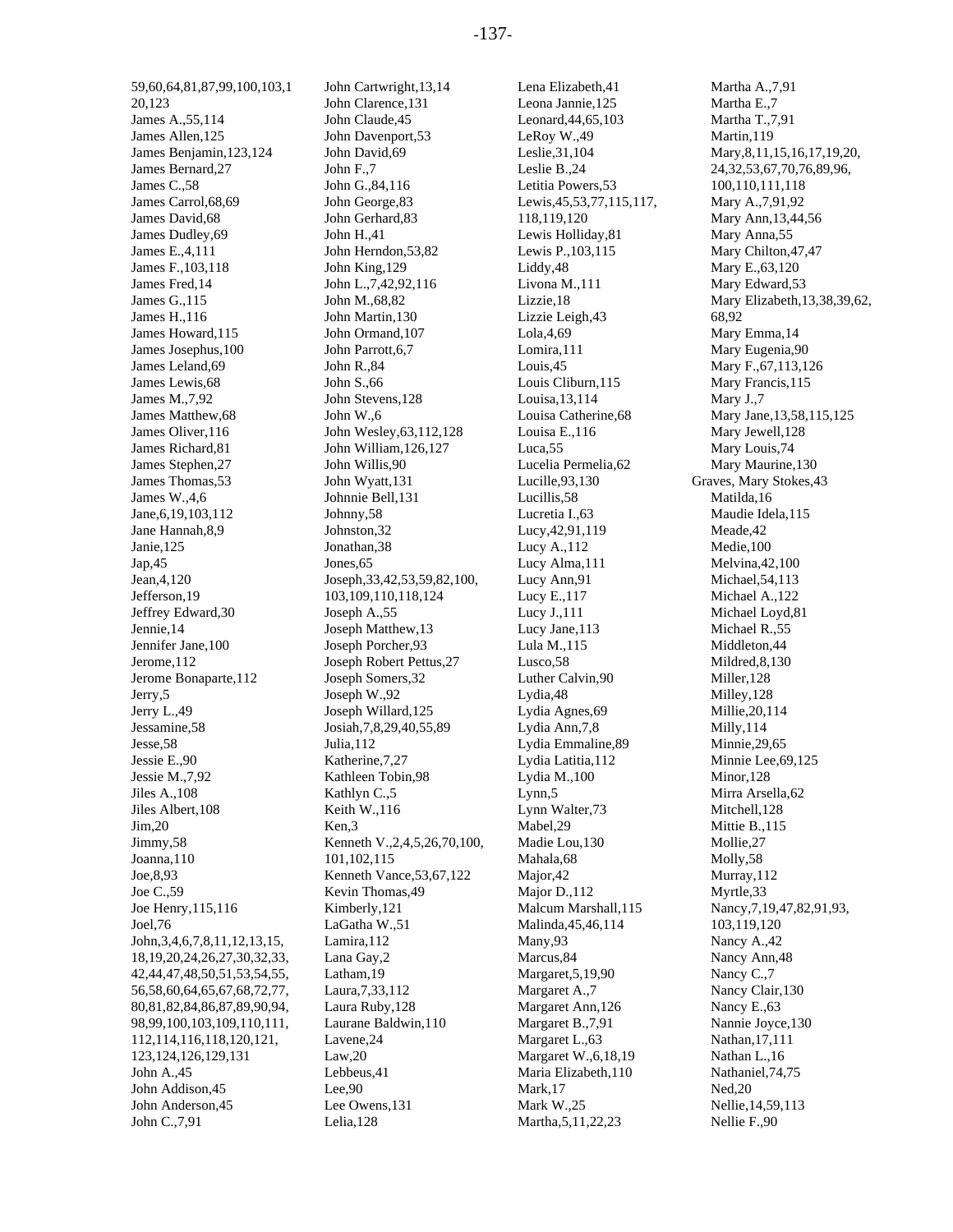Nelly,114 Nelson,69 Nelwyn,130 Neta,33 Newton,19 Nim K.,92 Nim W.,93 Nina Lou,65,125 Noah,64 Norm,89 Norman Ernest,89 Norman F.,27 Norman Rerginald,124 Olive Ethelwin,88 Oliver,58 Oliver P.,27,107,108 Ollie Belle,130 Oscar,45 Parker,51 Paschal,116 Paschel,72 Patrick Henry,43 Patrick L.,131 Pauline Anne,10 Percy Clifford,39 Percy Marshall,72 Percy V.,43,44 Peter,89,123 Peyton,81 Peyton Smith,24 Phala Mae,131 Phil,72 Philander,72 Philip,118 Phillip,72 Phillip H.,131 Phillip T.,131 Pink,130 Pious Pinkney,130 Polly,67,100 Polly Ann,131 Preston Jackson,53 Rachel,6 Rachel Ann,42 Ralph,6,24,46,53,55,56,69, 80,81,131 Ralph Henry,24 Ralph Mustard,65 Ransom,90 Ransom M.,42 Raymond V.,6 Rebecca,37,38,110,119,126 Rebecca Ethel,83 Red,20 Reuben,64 Rhodina,69 Rice,6,47,53,116 Richard,7,24,27,30,32,46, 55,65,69,70,72,81,89,96, 103,123 Richard A.,55 Richard C.,4 Richard Croshaw,53

Richard Dale,123

Richard Grant,118 Richard J.,111 Richard T.,116 Richard Thomas,72,116 Richard W.,116 Rita,4 Robert,10,11,12,13,14,23, 44,46,53,67,89,115,117 Robert B.,5,100 Robert Benjamin,19 Robert Boyd,43 Robert C.,18,19 Robert Charles,18 Robert Griffin,10,14 Robert H.,101 Robert Herman,5 Robert Hiram,4,44,99, 100,113 Robert J.,93 Robert Keith,65 Robert King,42 Robert Kirtley,56 Robert LeRoy,49 Robert N.,16,27 Robert P.,27 Robert R.,29 Robert Russell,53 Robert W.,5 Robert Whitten,43 Roberta,14 Robus V.,7 Roger,2 Roger A.,1 Roger E.,39 Rosa B.,69 Rosannah,93 Rose Anne,14 Rose C.,29 Rosella Virginia,43 Rosetta Almira,112 Rosina Emily,107 Ross L.,6,42 Roswell,40 Rowland Howard,124 Roy Watkins,49 Ruby Delephine,84 Rufus L.,7,91 Ruth,8,109,110 Salidia,66 Salina,66 Sallie,20,44 Sally,46 Salona,125 Sam,115,130 Samantha,68 Sampson,130 Samtha J.,131 Samuel,4,14,17,27,46,55, 64,74,81,82,94,113 Samuel H.,40 Samuel S.,116 Sanford,112 Sanford Brice,115 Saphronia,7

Saphronia C.,91 Saphronie C.,7 Sarah,8,11,12,13,15,18,20, 38,44,70,71,72,81,89,114 Sarah A.,63 Sarah Ann,6,40 Sarah Cartwright,14 Sarah J.,2,5,30,116 Sarah J. F.,126,128 Sarah Jane,13,56,67 Sarah Pauline,43 Sebastian,114 Selina,110 Sena Lucretia,62 Serena,29 Shirley,82,121 Sidney Algernon,115 Sidney B.,115 Simeon,1,5 Solomon,53 Sophronia America,44 Spencer Elijah,90 Spencer Fred,90 Stanley,14 Stella Louise,113 Stephen,6,20,37,38,42,108, 127,129 Stephen A.,125,126 Stephen Andrew,126,127 Stephen Van Rensselaer,39, 65 Sterlin,130 Steve,20 Susan,100 Susan Rebecca,126,127 Susanna,14,40 Susannah,46,53,63,100 Susie,58 Suzanne,100 Sylvester,62 Syrena,29 Talitha,27,42 Tamara Genora,65,125 Taylor,4 Thadeus C.,6,7 Theodor C.,83 Theodore C.,84 Theodore Herman,83 Thomas,2,3,4,5,6,7,17,18, 24,25,27,28,30,32,37,39,41, 42,45,46,47,48,50,51,52,53, 54,55,56,59,62,64,65,67,69, 70,71,72,73,74,75,76,77,79, 80,81,82,89,90,93,94,96,98, 99,103,111,113,114,116, 117,118,120,122,123,124, 126,131 Thomas Augustus,43 Thomas Bayse France,63 Thomas Chivers,39 Thomas E.,49 Thomas F.,62 Thomas France,63 Thomas J.,76

Thomas Jasper,69 Thomas Jefferson,115 Thomas L.,5,47,73,74,77, 78,117 Thomas Phillip,131 Thomas Sims,118,120 Thomas Slade,53 Thompson W.,3 Thomy Wyatt,131 Thornton,116 Thurry Ann,62 Timothy,110,111 Tom H.,77 Troy,82 Twila Eddy,81,84 Uriah Noah,7,120 Valerie Olivelle,56 Van,45 Verdon R.,5 Verlinda,53,82,103,117 Graves, Verna,104,130 Vesta Clara,130 Vetta Perkins,43 Victor,33 Vinie,100 Violet Leona,108 Virginia,68 W. R.,23 W. Thomas,59 Wallace J.,102 Wallace Joseph,5 Wallace M.,1 Walter,38,90 Walter Russell,117 Wardy,19 Warner,62 Warren,62,99,100 Warren Kirkland,72,116 Wathrem,19 Wealthy,16 Welford M.,117 Whit,130 Wiley,91,114 Willard,104 William,1,3,5,6,7,11,12,14, 15,16,24,27,32,38,39,41,42, 46,49,53,55,56,60,65,72,76, 80,81,87,88,89,99,103,113, 114,115,118,119,120,131 William Albert,83 William Armittia,19 William B.,2,5,27,64,94, 111 William Bartlett,27 William D.,24,81,114 William F.,2,49,50,63,116, 127 William Grady,113 William Harvey,7 William Henry,17,53,69,83 William J.,25,124 William Jourdan,53 William L.,5 William M.,4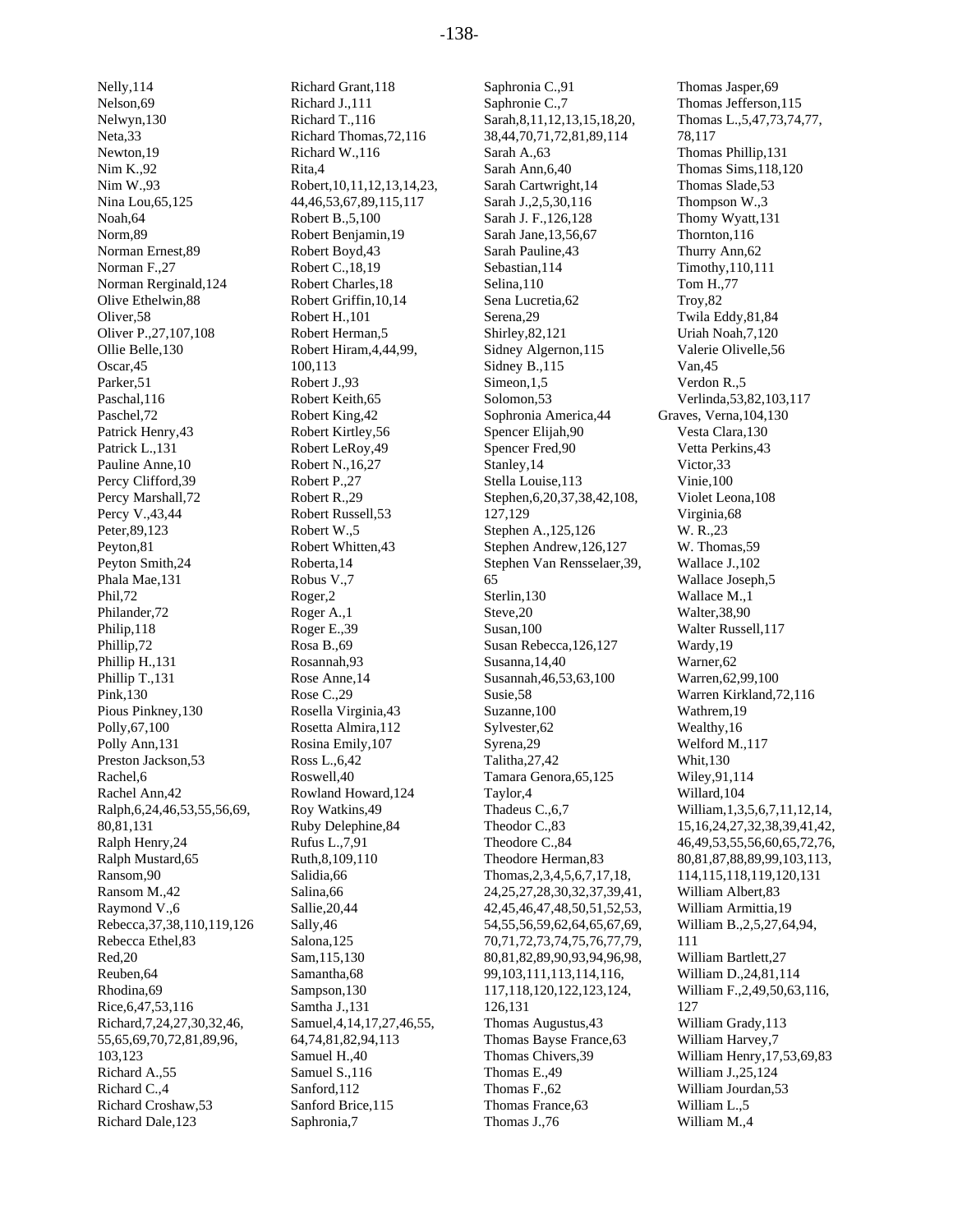William Moore,57 William P.,115 William Preston,53 William Sidney,77 William Stanley,33 William Thomas,7,20,103, 117,120 William Thomas Cartwright,13 William W.,44 Williamson,5 Willie Bell,114,115,128 Willie Vatle,131 Willis Woodward,100 Winfield Scott,8,113 Woodrow Beverley,128 Woodward,98 Wright,38 Wylie,66,91 Zachariah,127,128 Zachary Taylor,17 Zeke,45 Gray, John,17 John E.,5 Mary,71 Greaves, Alan Robert,105 Alfred Henry,84 Ann,34,35 Anne Camilla,30 Anthony,61 Baden,30 Beatrice Flora,36 Bertha Maud,36 Catherine,61 Charles,57,104 Charles Edward,36 Charles Frederick,106 Charles Wright,105 Claude,84 Doris,62 Edith,84 Edward,61 Elizabeth,34,35 Elizabeth Alice,106 Elizabeth Catherine,30 Elizabeth S.,104 Ellen,36 Emily,30 Ernest,84 Ernest Victor,36 Evelyn,84 Fanny,105 Florence,84 Frances,10 Francis,36 Frederick Holgate,105 George,30,34,35,36,58 Gertrude Isabella,61 Hannah,106 Harry,30,84 Harry Siddon,10 Herbert,35 Humphrey Isaac,4,56 Isabella,34,35

Jack,30 James,104 James Henry,62,105 James Leonard,106 Jane,34,35 John,4,10,27,30,34,35,56, 104,105 John E.,61 John Frances,106 John James,36 John Jesse,10 John William,105 Jonathan,4 Joseph,10,103,104 Joseph A.,61 Joseph Anthony,61 Kate,30 Liddle,61 Louise Victoria,36 Lucy,30 Mabel Gertrude,36 Mariorie Jean, 105 Mary Siddon,10 Mercy,41 Nathan,105 Rebecca,35,36 Rebecca Mary,36 Richard,84,105 Sarah,34,35,36 Sarah Ann,35 Ted,30 Thomas,34,35 Thomas Raine,62 Violet,30,31 Walter Lester,106 Walter Waddington,105 William,10,30,62,84,105 William Bowker,10 William George,30 William Gibson,61,62 William Henry,106 William Herbert,36 Green, Billy E.,26 Cathrine,117 Edward Pendleton,117 Eliza,72 Elizabeth,72 Farnifold,70,71,72 Henry,117 James,71,72 John,72 Joseph,72 Sarah,71,72 William,72 Greene, Kathleen E.,69 Greenwood, Samuel,95 Greesham, Sarah,11,12 Gregory, John Mumford,53 Gresham, Mary,13 Sarah,11 Greve, Hermann Henry,83 Grider, Sarah Matilda,123 Gridley, Hubert,121 Ross F.,121

Grieve, Alice,106 Dorothy,106 Elizabeth,106 Hannah,107 Isabell,59,106 Isabella,107 Jacob,106 James,106 Jane,106 John,106 John Thomas,59 Margaret,106 Mary,106,107 Rachel,107 Robert,106,107 Thomas,59,107 William,106 Grieves, Alex,57 Celestine,57 Frank,57 Isabella Rachel,107 James,107 John Wardle,107 Joseph,107 Luke,57 Margaret,107 Mary<sub>,57</sub> Mary J.,107 Robert,107 Thomas,107 William,57 Griffin, Emma,13,14 Loraine Holmes,6,90 William,110 Gromer, Nancy Ann,69 Grooby, Edward,32 Harriett,33 Sarah Ann,32 Gross, Willie Mae,6,46 Guardasoni, Elizabeth E.,84 Hadcock, Mary,85 Hagar, Sarah,41 Hagstrom, Mildred C.,6 Hague, Alice,37 Annie,37 Arthur,37 Clara,37 Clarry,37 Edward,37 Elizabeth Isabella,37 George,35,37 Herbert,37 John,37 Walter,37 William,37 Haines, Clara Amanda,69 Haley, Alex,47,48 Alexander Murray,48 George,48 Julius,48 Simon Alexander,48 Hall, Christopher,109 Mary M.,57 Matthew P.,31

Maud Ella,129 Pala,57 Rosa B.,57 Sabrey,126 Sallie,57 Sarah,126 Sarah E.,57 W. J.,57 Hallett, Josiah,15 Hamil, Rebecca Jane,114 Hamlin, Charles Thomas Pooley,36 Hanby, Mary Ann,30 Hancock, Audrey,48 David E.,48 John,48,94 Haney, Judy G.,49 Leigh Ann,49 Hansford, Terry,83 Hardin, Margaret,41 Harless, Allen,124 Eliza Jane,124 Henry,125 Jane,124 Mahulda Catherine,125 Harper, Francis,71 Nancy Jane,114 Harpstead, Sharon D. Oehler,81 Harrington, Celia,62 Harris, Anderson,131 Ebenezer,119 Nancy O.,131 Stanley,55 Harrison, Andrew Jackson,114 Elizabeth,34,117 Henry,34,114 Hart, Benjamin,89 Lucy,112 Mary Stanley,95 Harvey, Margery,4,6,20,30, 44,65 Harwood, Joseph Christian,53 Joseph Walter,53 Mary,53 Haskall, Joseph,17 Haskell, Joseph,17 William,17 Hastings, Edward D.,24 John Chandler,24 Hatch, Susan Graves,81 Hathorn, Eliza,100 Havasy, Sena,81 Hawkes, W. T. C.,10 Wendy,10 Hayes, George,16 Nettie,130 Haylock, William,59,86 William George,61,89 Haynes, Ada,22 Alex Graves,22 Alexander Graves,21 Anderson W.,22 Andrew Young,21 Carolina,22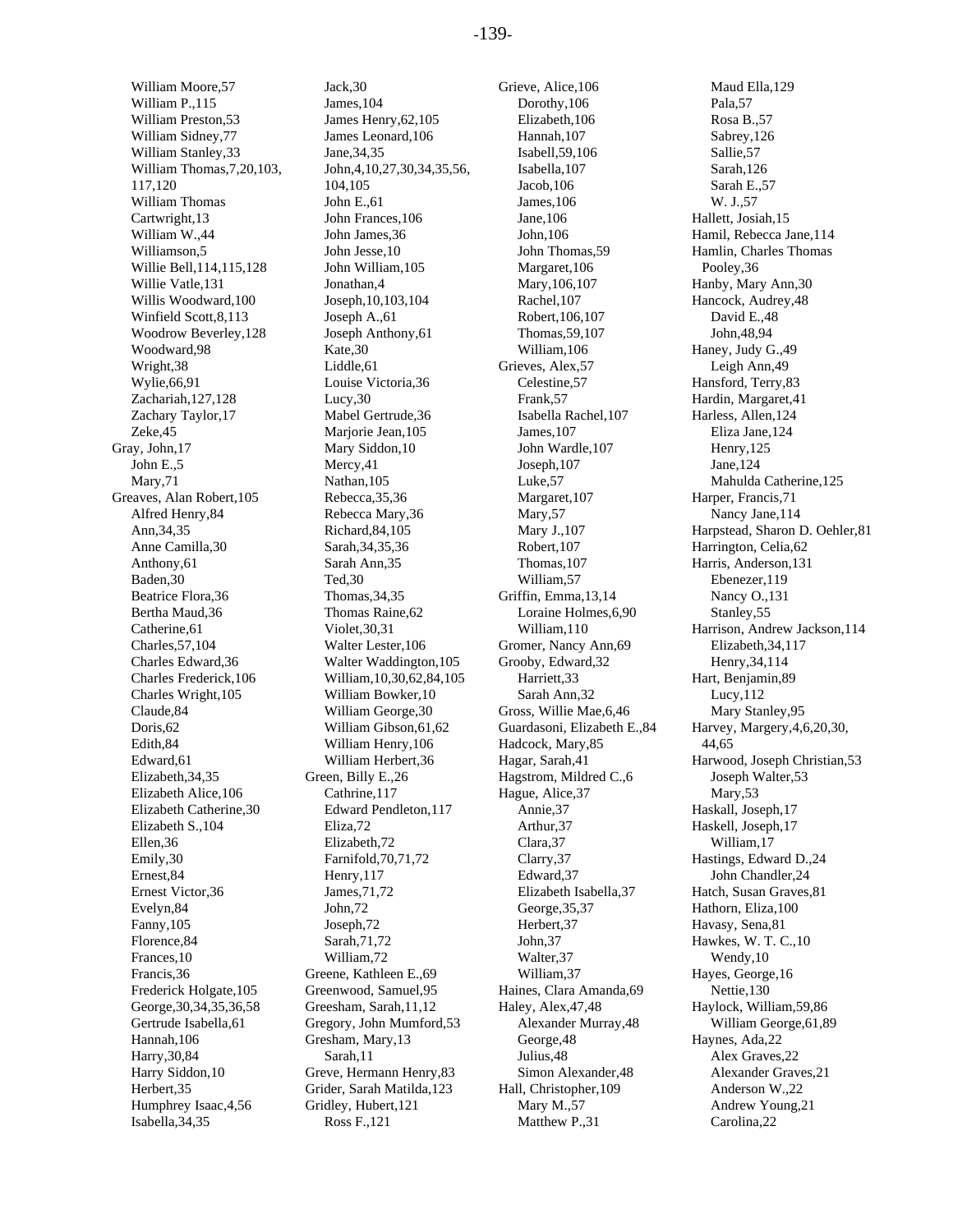Georgia Anna,22 Guy Harper,22 Harriet Emaline,22 Harrison H.,22 Henry Harrison,22 Indiana,22 James,22 John,21 Lura,22 Lydiel,22 Mary,110 Mary Jane,22 Rufus White,22 William Harper,22 Willie Warren,22 Woodie Phillips,22 Hays, Gladys,51 Haywood, Hannah Gray,72 Hearn, Elmira,95 Heaton, Omie,130 Thelma,130 Vivian,130,131 Heizer, Richman,22 Helton, Paul E.,55,65 Hendrick, Benjamin,6 Hendricks, Sarah,94 Hendrickson, Mary Margaret,98 Hendrix, Sam F.,42 Henley-Smith, Cynthia V.,31 Hennessy, Jocelyn,6,32 Henry, Mr.,70 Hepler, Ann W.,125 Hergenrather, Jack,5 Joyce,5 Hermann, L. G.,81 Herrington, Matilda,44 Hewett, Dora A.,128 Hibbard, Augustine George,17 Hibbert, Elizabeth,17 John,17 Robert,17 Hicken, Lesley,33 Hicks, Mr.,29 Hiden, P. W.,94 Higginbotham, Aaron,81,103 Benjamin,6 Hill, John M.,131 Marion,100 Nancy Bell,131 Hillerby, Charles William,31 Dorothy,31 Gene,31 George Edward,31 John William,31 Mabel,31 Hillhouse, Bea,43 Maurine,43 S. J.,43 Hills, Sarah Jane,81 Hilton, Thomas,12 Hiner, Marjean,98 Hinkle, Jacob,28 Hinkley, James R.,6,56 Jim,39

Pat,39,56 Patricia L.,64 Hisel, William,8 Hitchcock, Sarah,57 Hoar, John,109 Mary,109 Hoffman, Anne Moyers,124 Herbert Angus,124 Holder, James R.,23 Nancy Cordelia,23 William Franklin,23 Holgate, Hannah,105 Holloman, Charles R.,96 Holloway, Agnes,46 Mary,90 Mary M.,4 Polly,90 Hollowell, Mary F.,57 Hollowman, Emma,100 Sarah Frances,100 Holt, Irene,48 Mr.,14 Robert Augustus,95 Hooper, Jule,24 Julia Charlotte,24 Hope, Gerald,55 Hopson, Frank,127 Horne, Keith Graves,98 Horry, Thomas,28 Horswell, Cindy,28 Hough, Harriet,55 Houk, F. R.,66 Howard, Clara Lucy,123,124 Mr.,70 Ouida,5 Thomas B.,112 Howell, Eliza,95 Willie Maude,82 Howland, Dorothy,108 Eliza Ann,108 Franklyn,108 Job,108 Nancy,59 Parker,108,109 Hoyer, Anita M.,27 Hoyle, Jean,90 Hubbard, John,12 Huckaby, Tabitha,95 Hudson, Mr.,118 Huger, John,28 Hughes, Eliza,107 William Andrew,104 Humiston, Janet M.,40 Janet McDaniel,6 Humph, Henry,100 Hunt, Jerry A.,55 Hunter, Mirium,95 Huntoon, Jerusha,109 Hurbert, John,30 Hurd, Edward,34,35 Elizabeth,35 Hiram,35 Jane,35 Mary C.,59

Sarah,35 Thomas,35 Hurt, Betty,131 Hylton, Mr.,28 Ingram, Harmon,131 Inscoe, Clinton,49 Jacqueline M.,49 Ivatt, Tom,39 Jackson, Jane Foster Brasch,5 Sarah Matilda,31 Jacobs, Jill Jones,129 Jarrell, Eugene Sims,124 Mary Ophelia,124 Jaunay, Graham,86 Jefferson, A. G.,113 Jeffries, Elizabeth,72 Martha,72 Sarah,72 Jemmett, Barbara,8 Jenkins, Florence,20 Jimerson, Robert Lewis,130 Joesting, Evelyn Auguste,31 Friedrich Wilhelm,31 Johnson, Ada Florence,86,88,89 C. C.,93 Ella,43 Esther,106 George,89 Jan,81 Judith Anne,81 Maebelle Lorraine,57 Paul W.,29 Paula D.,103,117 Sharon M.,6 William,46 Jones, Charles R.,89 Elizabeth,118 Germaine L.,89 Harvey Lee,130 Jeremiah Conklin,42 Mary Ellen,105 Milton Asbury,89 Russell,62 Russell P.,89 Silas R.,89 Jordan, Arabella,40 Mary Elizabeth,68 Juzwiak, Karen Lynne,27 Karish, Grace Turner,81,97 Kelly, Jasper Newton,91 John W.,19 Kenan, Susan,72 Kendrick, James R.,95 Judson A.,95 Kennedy, Charlotte A.,26 Kent, Hannah,71 Kerry, Arthur,30 Kersh, Martin,130 Key, Martha,114 Keylon, Sandy,110 King, Elizabeth,13 Harriet,129 J. W.,14 Louise,128

Mary,13 Susan Emmaline,111 William,12,13 Kinte, Kunta,47 Kirk, Evie R.,93 Kirkland, Laura Jane,117 Kitchen, Jasmine,58 Kitts, Martha,66 Kizzia, Cecil,131 Donnie,131 Glenn,131 Kleber, John E.,82 Knott, Mary Ann S.,47 Regina Ann Graves,27 Knowles, Margel,98 Squire,108 Knudsen, Jo Ann Bartlett,81 Koonce, Herbert,129 Kroum, Herman Joseph,16 Russell,16 Kruse, Katy Hale,6 Kuykendall, John Raymond,93 Laura Juanita,93 Robert F.,93 Kyser, Clarissa Harlow,129 Lacy, John Alex,68 Laha, William,19,20 Lamb, Lucinda G.,46 Van Buren,16 Land, Rita,6,123 Ruth,30 Landrum, Lillie Lenor,65 Lang, Eveline Dorothy,39 John Rufus,68 Langford, Verna,130 Lassiter, Nathan,96 Latham, Havena,130 Homer,130 Joseph Weldon,130 Nettie Havena,130 Ola Mae,130 Roland,130 Stocial,130 Laughton, Carrie Sue,45 Gracie Louise,45 Lyman J.,45 Mary Alberta,45 Michael E.,45 Rose,45 Sarah Estelle,45 Laun, Louis F.,27 Lawford, Mr.,31 Lawson, Sally,120 Zachariah,120 Lea, Chicken George,47 Sally,47 Thomas,47 William,47 Leatherwood, Calvin,130 Leavitt, Mildred Charters,2 Lee, Archibald G.,62 Carol,5 Lees, Donna Dreher,103,104 LeHue, James,113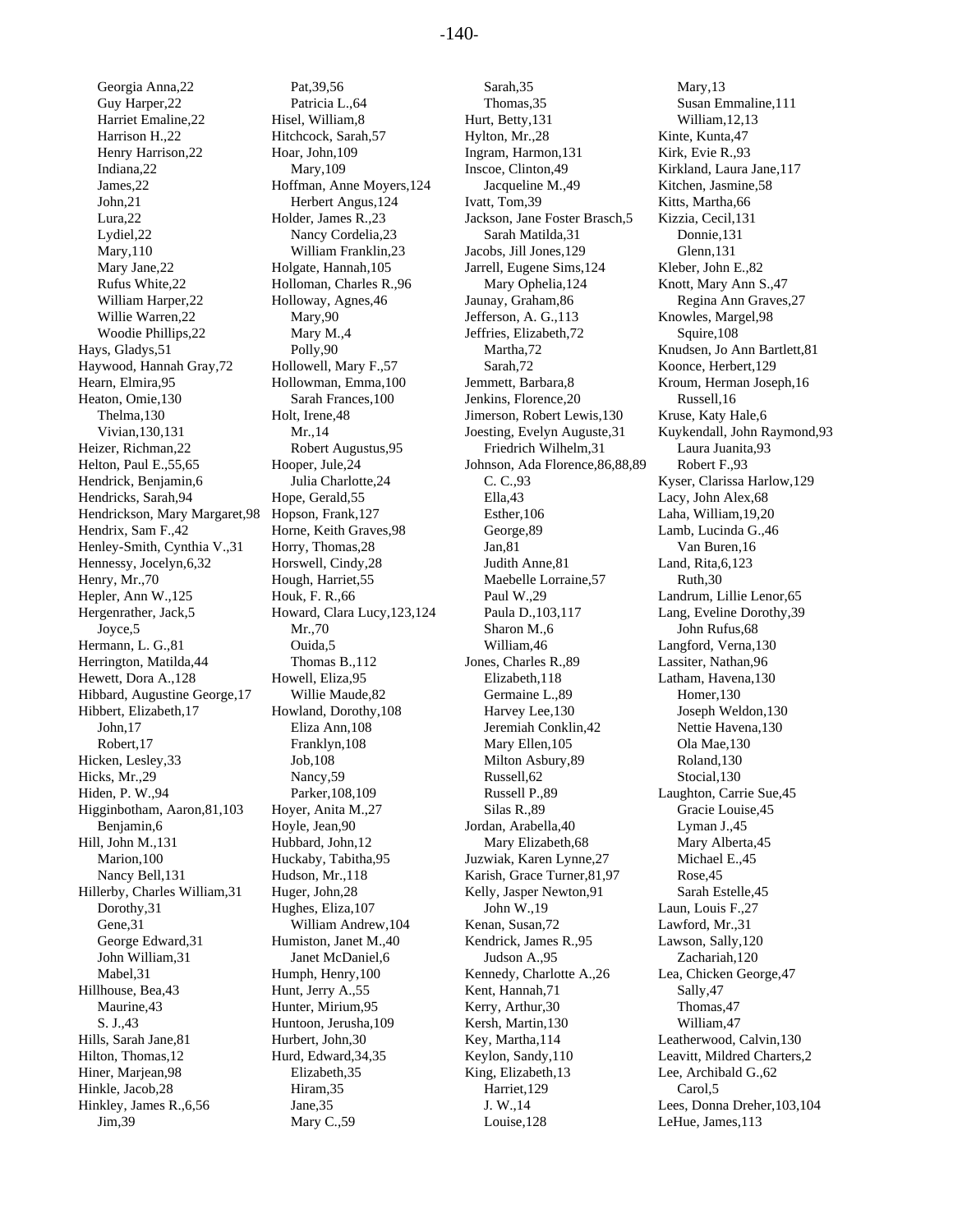Lemon, Ruth,124 Lentz, Margaret M.,6 Leonard, Betty Wyatt,27 Lewellen, Geraldine,131 Lewis, Eliza Fleetwood,88 Lindon, Sarah,10 Long, Martha,95 Patsy,95 Longby, William,109 Lorenz, Harold Raymond,81 Lovell, Laura Lee,51 Mac,51 Nancy,101 Nancy Anne,51 W. McKaig,51 Lovett, Mr.,70 Lovick, Betsy,71 William,71 Lowe, Isabella Greaves,35,37 John,35 John Thomas,35,37 Willam,34 William,35 Lower, Elsie,61,88 Lucas, R. T.,130 Lunn, Ellen Mary,33 Helen Maria,33 Margaret,33 Lynch, Charles,5 Grace,5 Lynde, Dorothy L.,56 Lynn, Edna,5 Lyon, Melinda,17 MacArthur, Douglas,78 MacGregor, Matilda,47 Mackey, Littleton,18 Madden, Edna,29 George C.,119 Moses,119 Mager, Elizabeth,12 Mallory, Ruth,57 Timothy,82 Maloney, Charlotte,24 Maloy, Molly,4 Mandrell, David,114 Rachel,113 Manning, Barbara Lee Edmisten,6 James Parker,36 Marchisello, Doug A.,4 Marks, Beverly D.,128 Jim Nick,128 Zollie,126,128 Marlowe, George,18 Maroo, David,81 Marrs, Mary Tuttle,47 Marsh, Mary Caroline,27,108 Nicholas,108 Marshall, Mary Jane,115 Sarah Jane,72,116 Thomas,116 Martin, Annie Elizabeth Rebecca,87,88 Fred,1

Helen Horton,1,5 Henry,62 Joseph,53 Lynette,89 Melvin W.,123 Shirley I.,4 Mason, Martha Jeanine Graves,103 Mary,118 Massett, Gordon Powell,50 Massongille, Trasday,47 Masterson, Gutheridge,115 Mary Prudence,103,115 Matau, John Jacob,23 Mathes, Donald Taylor,103 Mathews, Caleb,110 Matthews, Caleb,109 Francis P.,109 George H.,109 John,109 John P.,109 Michael,102 Philander C.,109 Ruth L.,109 Mattson, Catherine Downey,94 Mayfield, Carole,41 Mays, Jessie,104 McCallop, John,75 McCleary, Mary Lee,56 McCloskey, Edward,9 McClure, Bettie,77 McCoy, David,58 James,124 Malinda,58 McDonough, Florence E.,5 McElroy, Taylor,43 McFarland, Jean,59 McFerson, William,119 McKey, Littleton,18 McKinney, Louella,126 Luella,127 McKnight, Angela,68 Dolores,5 Mac<sub>.5</sub> McLeer, William,41 McLoughlin, Mary,106 McMichael, Jane,47 Meering, Auguste Elizabeth,31 Melton, Frances C.,5 Merkel, Marlow,98 Merriam, Augusta,77 Ebenezer,110 H. C.,77 Joseph,110 Ruth,109,110 Samuel,110 William,109,110 Merrill, Louisa,126,127 Marie S.,126,127 Mary,127 Mellie,127 Sarah,126 Merritt, Joseph Albert,88 Sarah Jane,60,87,88

Meserve, Fred,40 Sally,40 Sarah,40 Solomon,40 Middleton, Janice S.,6,44 Joe Floyd,44 Robert Homer,44 Milbourne, Sarah J.,120 Miles, Harry,30 Henry,30 Miller, Anita Nichols,4 Anna,9 Ashby,90 Karen A.,4 Karen Avery,3 Philip,8 Retta Bell,8 Mims, Charles Becker,115 Charles Lee,114,115 Mitchell, Amos Jones,129 Bessie,127,128 Billy,78 Bob,128 Flossie Neal,129 Ida Belle,129 James Morgan,128 Louise,125 Robert Bruce,127,128 Wallace Edward,128 Walter Bishop,129 William Thomas,129 Mitton, R. Lloyd,27 Moad, Betty,32 Joseph,32 Moellenbeck, Vicky Hawkins,111 Moncrief, Jimmy,115 Jimmy B.,103 Montford, Edna May,108 Moore, Dorretta,123 Elsie Lora,125 Lois Graves,7,29 Mary,89 Milly,95 Rachel,89 T. P.,43 Thomas,43 Moorehouse, Ella,59 More, Rachel,89 Morgan, Clifford,38 George,119 Mr.,40 Samuel,126,127 Susan,126 Morris, Caroline,19 Ellen,19 John,19 Jose,19 Margaret,19 Martha,19,20,114 Mary,19,20 Mattie,20 William,6,18,19 William Jefferson,19

Morrison, Corinne G.,54 Harriet,62 Mosely, Isaac,119 Mowdy, Mary Elizabeth,2 Wallace,2 Moyers, Birdine,124 Henry Edgar,124 Mulloy, Samuel Edward,9 Mumberson, James,85 Mathias,85 Murphree, Eloise,81 Murray, Ashford,48 Cynthia,48 Elizabeth,48 Ellen,48 George,48 James,48 Kizzy,48 Lewis,48 Maria,48 Mary,48 Matilda,48 Tom,48 Uriah Lea,48 Viney,48 Virgil,48 Mustard, Anna Marie,125 Eugenia Winifred,65 Myers, Emma Jane,44 Nabors, Melody L.,5 Nault, Edmond Joseph,108 Wesley R.,27,107 Neely, Elizabeth,84 Neff, Charles A.,63,64 Eliza Francis,64 Margaret Alice,64 Thomas,63 Wilber Everett,64 William Edward,64 Neidner, Helen,4,5 Neighbors, Frances,19 Nelson, Carolyn,66 M. Martha,55 Nancy,21 Nesbit, John,18 Newman, John,119 Rachel Ann,86 Newton, John,12 Linda,89 Nickle, Edith Spears,43 Nielson, Edward,23 Niswanger, Jacob,119 Nixon, Richard,24,70 Noble, Marian E.,85 Sarah,58 Sarah Catherine,4,27 Nonea, Luke Samuel,130 Norvall, Pam,59 Nowlin, Nellie A.,109 Nutt, Mary Ann Elizabeth,130 O'Bryan, Ed,128 Oakes, Robert L.,91 Oaks, Betty,130 Odis, Elizabeth,11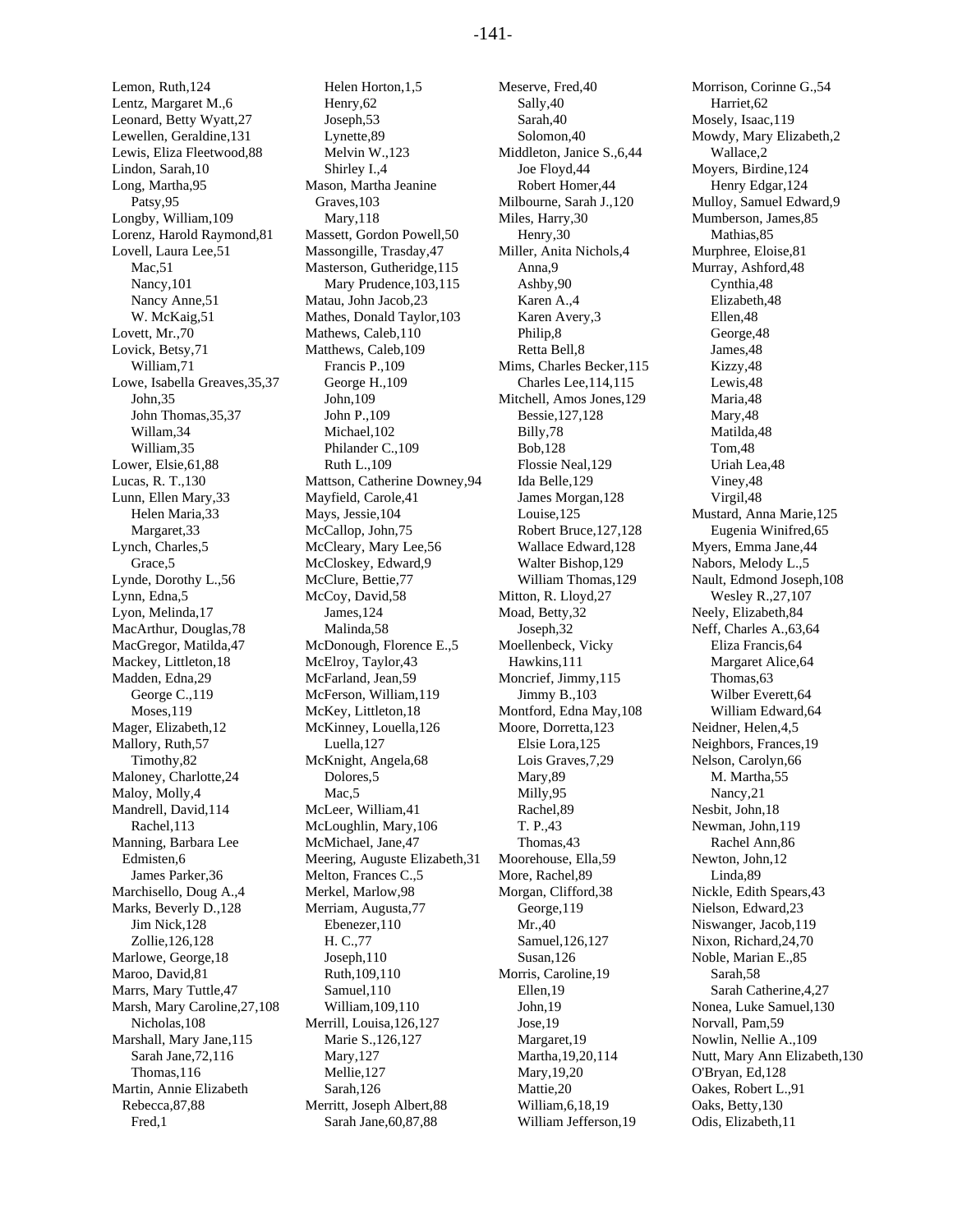Ogle, Joyce,54 Oglesby, Mr.,68 Oldham, Elizabeth,84 Oliver, Betsy,72 Olson, Katherine E. James,103 Orm, Margaret,127 Margaret Boswell,126 Osburn, James,19 Osinchak, Andrea,123 Ousley, Berthina M.,83 Overton, Charles R.,14 Owens, John,20 Mary Alice,127 Olive,80 Packer, Henry,87 Padgett, Jim,125 Page, Mary Anna Lee,80 William,11 Palmer, Bertha George,48 Miriam,15 Will,48 Pardee, Bartlett,83 Laura Nora,83 Parkhurst, James,8,9 Jane,9 Sarah Hannah,9 Parkinson, James,36 Mary,35,36 Parmenter, Jennie Laura,83 Parnell, Elizabeth,118 William Lewis,129 Passmore, Elizabeth,92 Stephen,92 Patterson, Charles,62 Paul, Patricia A.,27 Paulevon, John,45 Pearce, Mildred Smith,5 Peatfield, Florence Catherine,50 Peek, Jeraldine Graves,42 Peerce, Sarah,27 Pennington, Frank Leedy,16 Penny, Isaac,64 Percy, Mabel,106 Perkins, Hannah Sherman,112 Perry, David,10 Delana,65 John,44 Peters, Elizabeth,120 Jesse,120 Pettigrove, Hannah Jane,17 Pettit, John,15 Petty, Rebecca,119 Phillips, Nancy,7,91 Samuel,7,91 Pierce, Adam,120 Pierson, Mary,60,87 Pinson, Laudie,130 Ola,130 Plewes, Hannah,31 Plumlee, M. Wayne,56 Wayne,58 Plunk, Mary A.,47 Peter,47 Poncer, Betty Ann,69

Ponger, Betty Ann,69 Pons, Judy L.,81 Pool, Ella Jane,100 Poole, Amelia Eliza,107 Pooler, Joseph S.,80 Pooley, Harry John,33 Porter, Mayme L.,5 William J.,7 Potts, Carrie,92,93 James M.,92 Powell, Helen M.,22 Nathaniel,75 Sarah Ann,100 William S.,96 Pratt, Elizabeth,118 Prentice, Ann,86 Previtte, John W.,67 Mary Hulda,67 Sis, 67 Price, Donna D.,7 Garrett,46 Joe,100 John,46,100 John Lucien,100 Lois J.,56 Martha,46 Robert,125 William H.,67 Wilson,100 Pridgen, Henry,71 Prince, Ann,34 Pugh, Jesse,117,120 Polly,117 Purvis, Charles L.,56,67 James Francis,68 Jim,67 John William,68 Lela Aileen,68 Martha Elizur,68 Oscar Phillip,68 Sarah Frances,68 William A.,56,67 William James,67 Pyeatt, Samuel Marion,47 Samuel Miller,47 Willie Pearl,47 Quarles, Roger,94 Ragins, Cecelia C.,126 Raine, Elizabeth,61 Joseph Hunter,61 Raines, Charlotte,91 Ralls, Lydia Beck,117 Rambo, Joan E.,42 Randle, Ann Roseanna,95 Arabella M.,95 Augustus Henry,95 Caroline M.,95 Clarinda Ann R.,95 Edmond,95 Edmund,94,95 Edmund Troup,96 Edwin Daniel,95 Eliza Ann,95 Emaline C.,95

Irwin R.,95 Jacob,95 James,93,94 James Graves,94,95 James Lawrence,95 John,94 John G.,95 John S.,94 Lackington C.,94,95 Lavenia,95 Lucy J.,95 Mary,95 Mary Angelina,95 Mary Ann W.,95 Peter,94,95 Rebecca,95 Roseanna,94 Sarah,96 Susan,95 Thomas G.,95 Thomas Graves,94 Thomas Washington,95 Walton H.,95 Washington,94 William,94,95 William Coleman,95 Willis,94,95 Randolph, James,93,94 John,93 Rate, Lester,41 Ratiff, Leon,130 Ray, Melissa K.,4,6 Reading, Norah Riordan,60,87 Norah Riorden,88 Rebecca,88 Reagan, Pat Graves,65,66 Von,66 Redding, Alice Jane,81 Redington, Penelope,5 Penny,28 Reed, Lucy,30 Marjorie,72 Mary,112 William Crawford,68 Reel, Mary,96 Peter,96 Reitz, H. Wesley,7 Renau, Julia G.,98 Renfrow, A.,91 James,91 M.,91 Reppond, Mary Ann,116 Rewerts, Janice,65 Janice L.,56 Reynolds, Kathryn Alice,76 Ruth,41 Rice, Ann,126 Benjamin,110 Susannah,35,37 Walter Glenn,37 William,37 Richardson, Elizabeth,106 George,86 John,85,86

Stephen Graves,86 Richey, Margaret Elizabeth,3 Richmond, Catherine,103,113,114 Caty,114 George,114 Rachel,113 Rimmington, James,12 Ripley, David,7,32 Donna,7,32 Rippy, Benjamin,114 James,114 Risinger, B.,130 Ritter, L. D.,129 Rives, Susan Robinson,95 Robert, Ruby L.,55 Roberts, James A.,39 Paulette,83 Virginia G.,22 Robertson, Elizabeth,59 Joe,7,91 Robinson, Ann,32 Anna Louisa,36 Elizabeth Frances,36 Frances Harriet,36 Helena Sarah,36 Lillie,36 Nellie,36 Philip,35,36 Teresa Denise,113 Thomas,36 Rodgers, Celia C.,126 Rodriguez, Marie,1 Rogers, Charles Edwin,57 Charles Harold,57 David O.,56 Elizabeth,5 Greg,57 Harold Alan,58 James,57,58 Linda Shaddock,103 Sara Josephine,57 Versie,127,128 Young William,56 Rooke, Jane,85 Rouse, David,127,128 Rowan, William E.,93 Rowe, Joseph Y.,82 Royce, Olive,109 Russell, Clarene,5 Dickson Gillespie,116 Fannie Viola,115,116 James M.,5 Rust, Pamela K.,55 Rutledge, Ernest Karl,84 Lois E.,83 Ryan, Martha,118 Mary Graves,5 Sailors, Chester,8 Salmon, Mary,37 Thomas,37 Sandercock, William Ralph,61,89 Sanders, Tabitha,55,65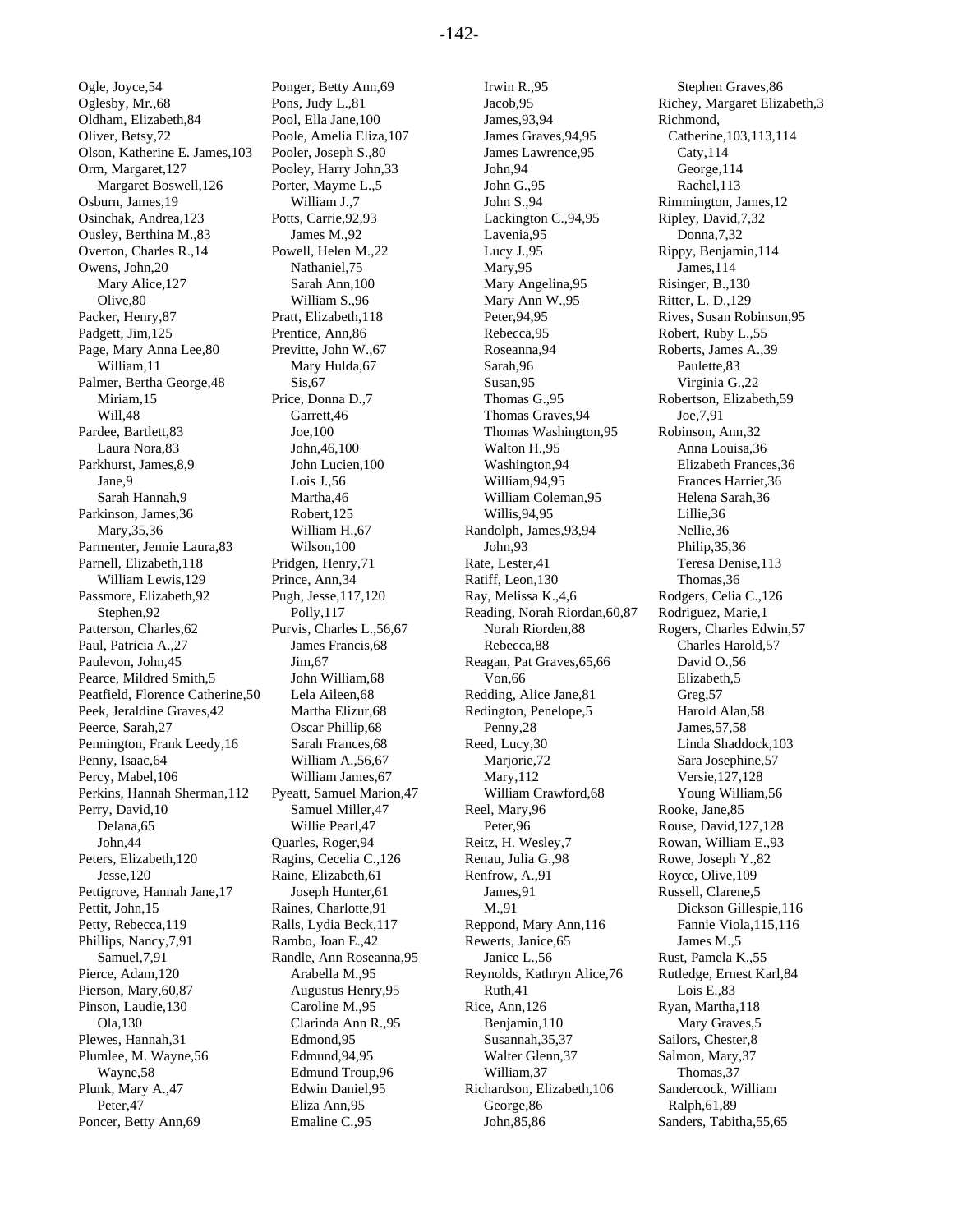Sandidge, Mary Ann Rebecca,67 William,67 Sands, Levi Harrison,65 Sanford, Rachel L.,45 Sartain, Anna L.,62 Savage, Jeremiah,28 Sawtell, Asa,8 Schaefer, Jean D.,42 Schermerhorn, Ada,41 Carrie M.,41 Schleicher, Shirley,49 Schooling, Lucinda,120 Schuder, Cheryl,63 Schueler, Mary G.,98 Schultz, Julius Eugene Wilheim,61,89 Schwaber, Sue Rogers,56 Scott, Carolina,39,56,64 Caroline,6 David,39,64 Elizabeth,59 Lena,64 Lina,64 William,59 Scudder, Hannah,15 Sellers, Lillie Isabella,84 Selph, Irene Jeanette,72,117 Shackelford, Francis,70 Sharp, Heinrich,66 Sarah,65,66 William,83 Shasteen, Bill,4 Louisa Jane,3 Miriam,4 Shaw, Martin,119 Sheed, George,28 Izabella,28 Sheets, Elizabeth,124 Sheldon, Frederick John,36 Shelton, Martha Cornelia,124 Shepherd, Sam W.,130 Shepler, Marilyn,98 Sheppard, Benjamin,96 Jacob,20 Len,30 Sherman, Charlotte,29 Janette,29 Sherrell, Ruth,120 Sherwood, Dorothy,117,120 Shockley, Doris A.,63 Shorman, Charlotte,29 Janette,29 Short, Frances A.,69 Mr., 69 Shortsleve, Jennie,41 Shoyer, Paul Hiler,8 Shulenburg, Frances Grace,57 Simmons, Elizabeth,107 Simms, Elizabeth,118 Fanny,117 Zachariah,117,123 Simpson, Ethel,24 Mr.,120

Sims, Fannie,120 James,119,120 James P.,27,124 Joel,120 John,120 Lydia,117,120 Martin,119 Thomas,118,120 Zachariah,117,118,120 Sipes, Jeraline,128 Skidmore, Allie,59 Slaughter, Mr.,68 Smith, Albert,130 Anne,11 Claybon,130 D. Alan,123 Diane Graves,5 Joe,42 John,75 Johnny,130 Kenneth Vance,45 Mary,112 S.,66 Sally,24 Sarah,24,94 Theron L.,5 William F.,58 Sowell, Carolyn Eugenia,103,117 George Russell,117 Joe Lawson,117 Marjorie Louise Graves,7 Spackman, Mary,38 Spain, Garvis,5 Jeanne,5 Spalton, William,36 Spearman, James,55 Speed, Jim,98 Spires, Thomas Lloyd,7 Sprigg, Elizabeth,7 Sarah,27 Thomas,7 Spurgin, Larry D.,51 St. Clair, Rachael Eveline,112 Stadler, Janice Kay,44 Stalter, David E.,74,82 Stamper, Jackie K.,56 Stamps, Cindy Henslee,4 Stanford, Joel Jasper,112 Stanley, Sarah,6,32 Starkey, Mary Ellen,105,106 Sarah Alice,105 Starnes, Aaron,118 Rebecca,118 Steel, Isabell,106 Steele, Charles T.,103 Marshfield,40 Steiner, Donald L.,49 Stephens, Alexander,57 Enoch L.,57 Luke,57 Polly,19 Thomas,94 Stephenson, A. D.,5

Miriam<sub>5</sub> Stern, Aaron,118 Stevens, Ann,90 Joseph Philip,82,111 Phil,111 Stevenson, Claire,9 Edward,15 Elisabeth,104 Thomas,15 Stewart, Allice,23 Jennie Parrish,64 Lucinda E.,23 Lucrece,23 Lucretia Elizabeth,23 Sarah C.,23 Thomas H.,22,23 William Elliott,23 Stiles, Mr.,8 Stilphen, Zoe,39 Stinson, H. M.,17 Stirling, Ruth,110 Stoller, Maria,8 Stone, Elizabeth,53,117 John,42 Mary,82 William,53,82,103,117 Stoner, John,30 Story, Donna R.,4 Strathern, James,104 Sophia,104 Strickland, Elisha H. J.,19 Stringer, Teresa,113 Stubbeman, David Graves,27 Sturgis, Laura,128 Sullivan, Christina K.,123 Velma Mae,130 Summer, J. R.,43 Sumner, Caroline,65 Credulia,65 Daniel,64,65 Esther,65 Perses,65 Shubel,65 Sweeney, Bettianne L.,56 Sweeny, Milly,120 William Montgomery,94 Swett, Selina H.,109 Swindle, Emma Jane,117 Herrod,117 Zachariah,117 Sykes, Kathleen,39 Taft, Susannah,35 Taliaferro, James,46 Talley, Abner P.,30 Thomas Lea,30 Tate, Jane Ann,61 Tatem, Virginia,57 Taylor, Bessie,22 Catharine,16 Elizabeth,11 Emma,24 John,24 Kathleen,55 Lucy,116

Milburn,4 Roy,69 Ruth,4 Walter,15 Tayor, Lynda,46 Teasdale, George,86 Terry, Mary E.,4,51 Thetford, Lydia,43 Thomas, Geraldine,90 James Carroll,130 Jeanne F.,51 Sandra Ann,7 Thompson, J. Egbert,95 Mr.,7 Sandra A.,10 Thornthwaite, Mary,85 Thornton, Ezra Clark,6,40 Thorpe, Francis,12 Jane,12 Robert,12 Tiller, Beulah,117 Tobias, Elaine,80 Elaine R.,75 Tobin, Kathleen,98 Mary M.,44 Todd, Alice,106 Charley,117 James R.,117 Virginia,117 Toland, John,48 Lucy,30 Toms, John,81 Tonks, Marie Florence,62 Topham, Francis Arthur,36 Toynby, Charles,11 Tracey, Emma,10 Travelstead, James Henry,68 Rebecca Elmina,68,69 W. J.,69 Trest, Rachel Dorcas,23 Trice, Bettie,21 James,21 Joseph,21 Lucey,21 Mourning,21 Sarah,21 William R.,21 Trigg, Martha,12 Trout, Melissa Angeline,113 Troutt, Malissa Angeline,114 Truel, Benjamin Rupert,42 Martha Elizabeth,42 Tucker, Beverly,30 John Monty,30,31 John William,31 William Ted,31 Tupman, Alan,100 Turnage, Mary Adeline,123 Turner, Henrietta,56,58 Robert,70 Sara,70 Tuttle, Eliza,114 Tybott, Mary,17 Tykkot, Mary,17